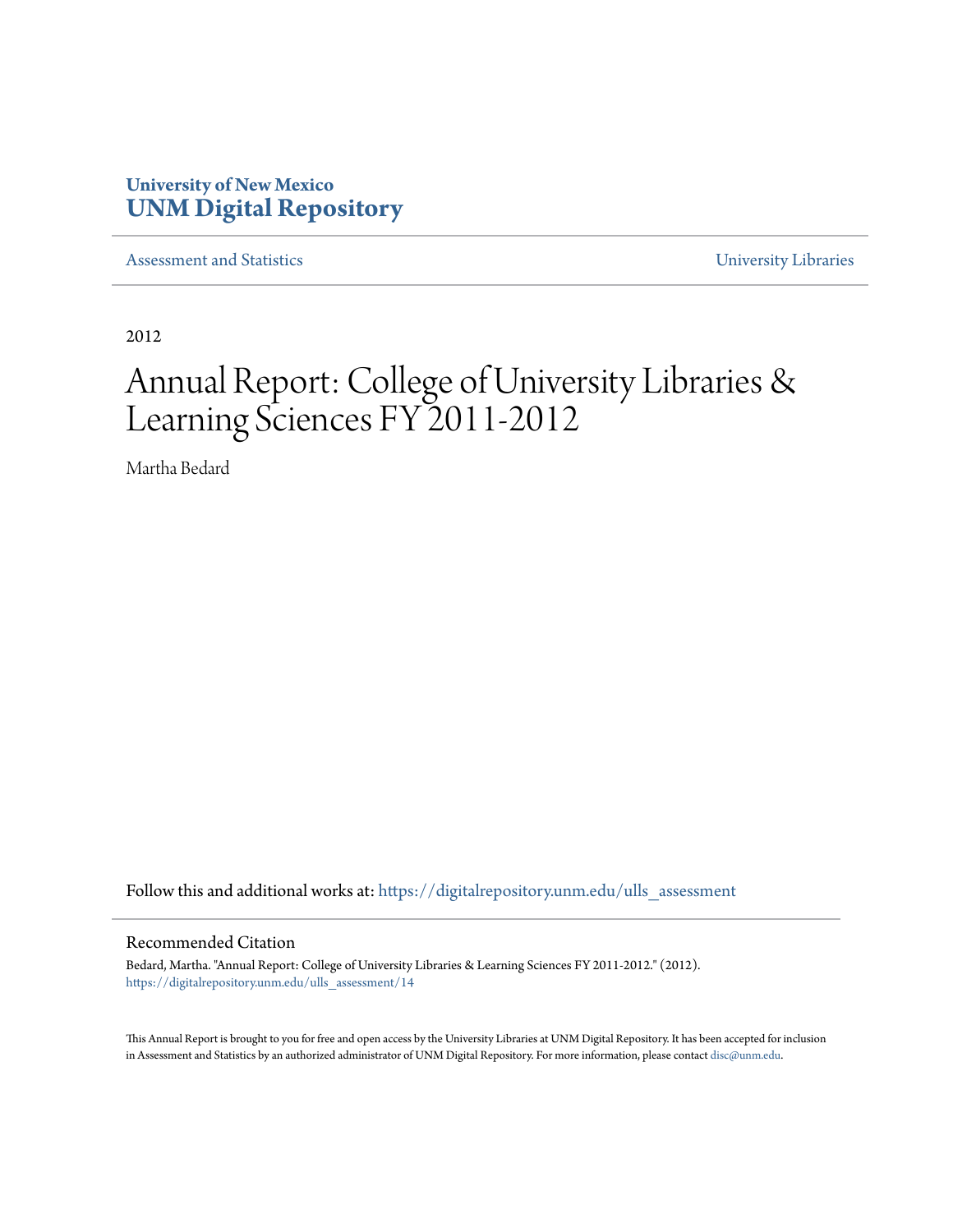## **University Libraries Annual Report for 2011-2012 Martha Bedard, Dean of University Libraries**

University Libraries has completed another productive year of service to the University of New Mexico community and the state. The new and on-going services and programs outlined in the enclosed reports reflect the enormous value we provide to the success of the University of New Mexico. A few highlights I would like to emphasize include:

- Successful development of the data curation and management initiative supporting research faculty at UNM.
- Vastly improved Google Search of the UNM site thanks to the expertise of library metadata experts in a cooperative project with UNM Information Technology.
- Significant development of the UL credit curriculum and the successful negotiation of the transfer of the Organizational, Learning and Instructional Technologies Program from the College of Education to the University Libraries.
- University Libraries has raised \$471,890 (183 gifts) in donations which will help support the purchase and processing of special collections as well as fund other special initiatives.

The UL continues to use a strategic planning process supported by a well-developed project management process to manage short and long-term goals. Retirements in library leadership and in all areas of the library system have created many opportunities for re-considering our internal structure and workflow. New assignments across the units and buildings have provided opportunities for positive change.

Academic year 2012-2013 will see added growth and change in the library as noted in the plans outlined by library leaders in their individual reports. Highlights of our plans for the future are:

- Integrate the OLIT Program fully with University Libraries and in the process rename our college and develop a new mission and vision.
- Expand our data curation and management services.
- Research the newest providers of integrated library systems (electronic catalogs) and plan for this significant update for our systems.
- Increase our participation in national and regional cooperative purchasing and collection development.
- Continue to refine our organizational structure for the greatest efficiency and flexibility.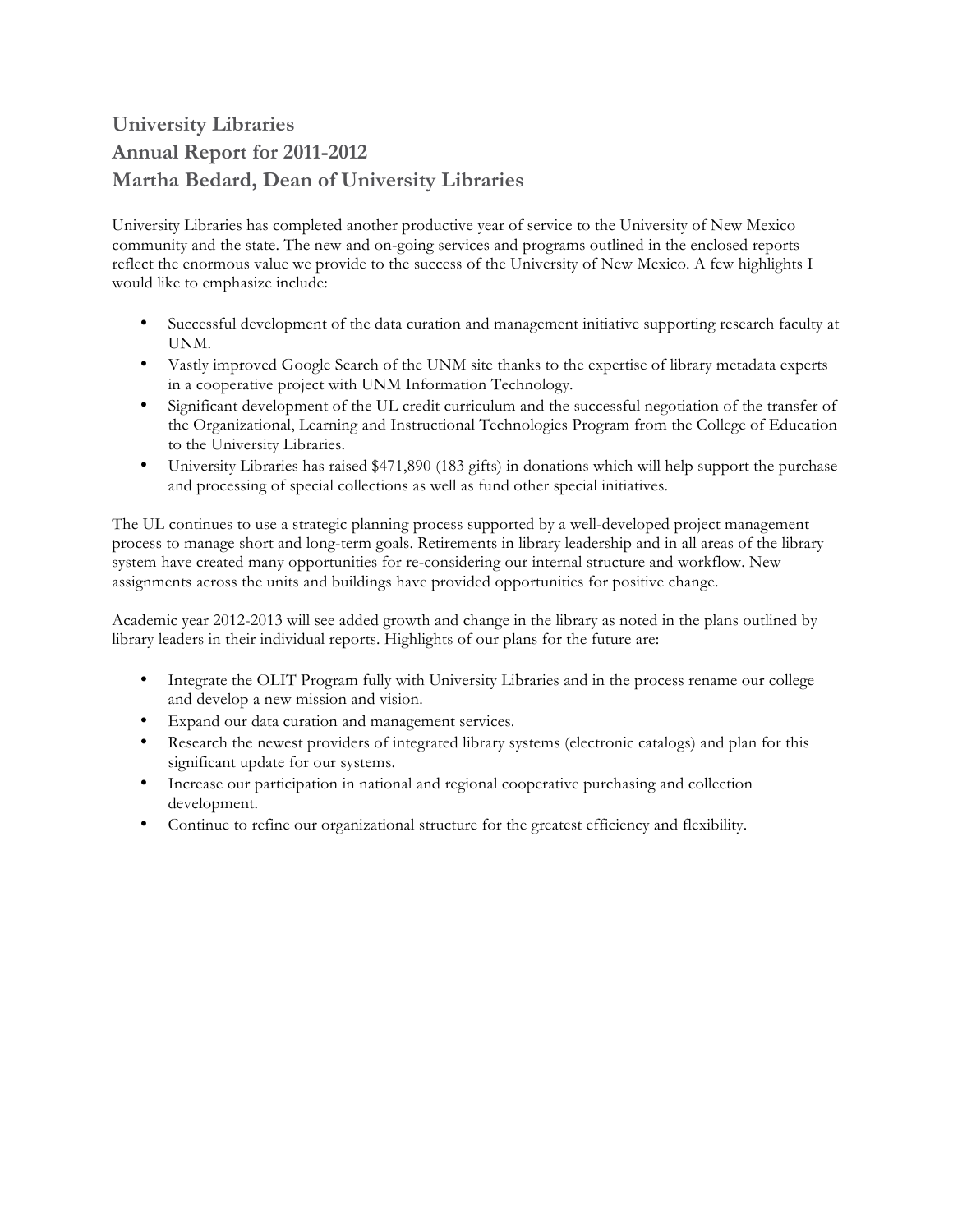## **Administrative Services Annual Report 2011-2012 Fran Wilkinson, Deputy Dean of University Libraries**

## **Significant Developments:**

*Reorganization to Form the "New School":* After a year-long planning initiative, the University Libraries (UL) received final approval during the spring semester for the Organizational Learning and Instructional Technology (OLIT) program to be moved from the College of Education (COE) to the UL effective July 1, 2012. The Information Management and Data Sciences (INFO) courses (already taught by UL faculty) will join the OLIT program under a new program name to be determined next fiscal year. The OLIT program consists of three tenured faculty members and one tenure track faculty member as well as various visiting faculty, temporary part-time faculty, and teaching assistants. The Deputy Dean was named "point person" for OLIT program faculty, the staff program coordinator reports to her, and she coordinated the administrative transition of the program. In addition, the Dean named a UL faculty member to coordinate OLIT's cultural transition and another faculty member to coordinate the curriculum aspects of the transition. Together, this three-person transition team coordinated these tasks as well as the creation of an FAQ and planning for an OLIT/INFO Retreat to be held early next fiscal year.

*Faculty Hiring Plan:* In fiscal year 2011-12, the University Libraries requested and received authorization to initiate searches in fiscal year 2012-13 for seven faculty members: five tenure track faculty librarian vacancies held from fiscal year 2010-11 (including a Digital Resources Coordinator, Instruction Services Coordinator, Administrative Services Coordinator, Metadata and Discovery Services Librarian, and User Experience Coordinator); one tenure track faculty position for the OLIT program (an open rank Instructional Design & Technology position) also held from the previous fiscal year; and one newly funded tenure tract faculty librarian position (a Data Scientist).

*Administrative Services Units Reporting to the Deputy Dean*: The Administrative Services division comprises two teams, Budget and Cost Management and Employee Resources.

*Budget and Cost Management (BCM)* staff continued to support the Dean, Deputy Dean, Associate Deans, and other members of Dean's Cabinet by preparing various financial reports, projections, and analyses as well as providing information and data to achieve the University Libraries' strategic goals and priorities and for specialized financial presentations for various campus stakeholders. BCM participated in planning for the move of their offices from Zimmerman's second floor to basement level 1 in order for the OLIT program to move into BCM's vacated space. This move was initiated because BCM office space on the second floor was located in a public area which was more appropriate and accessible for OLIT program students and visitors than other potential spaces. In preparation for the move, the Business Manager and Deputy Dean met with UNM auditors to assure appropriate security of various BCM documents, files, drop box, safe, etc. BCM staff worked closely with the Deputy Dean and COE staff to transfer the budget to the UL, set up new Banner index numbers and track balances. Also this year, BCM accountants provided budget and financial support for new grant awards: New Mexico Digital Newspaper Project and Stimulating Innovation in Crossdisciplinary Women Studies Research through Cyber-enabled Data Management. In addition, the UL is a voluntary "early adopter" of the Kronos automated time management and reporting solution. The UNM installation of Kronos is called LoboTime. All UL non-exempt and student employees will track their hourly time either through a time clock, or for staff, through a pc login. All exempt employees will request and be approved to take sick and/or annual leave through the system. Faculty leave will not be reported using LoboTime. Although the initial buy-in cost of LoboTime is substantial, and there is an annual maintenance fee, the system promises many advantages including increased accountability, enhanced reporting capabilities,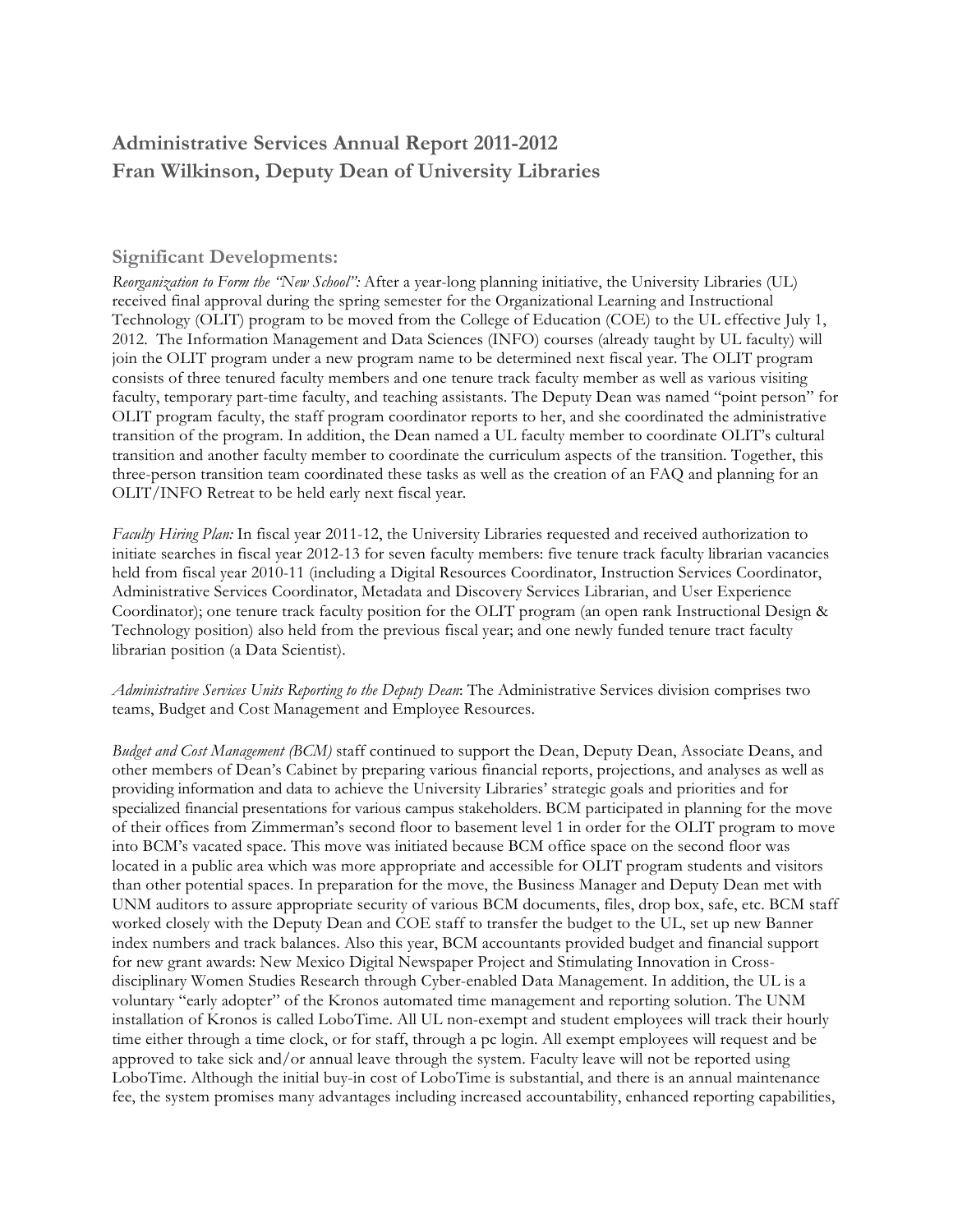and a reduced buy-in cost to early adopters. The Business Manager and Deputy Dean attended frequent LoboTime planning meetings during the spring semester in anticipation of a go-live date next fiscal year.

*Employee Resources (ER)* continued to provide support for managers and employees, addressing a considerable number of employment issues and concerns, including performance issues and/or work habit problems. ER staff continued to work closely with employees and managers to create accurate and useful performance reviews, meaningful goals that meet the organization's mission and vision, and career development plans for employees. As usual, the UL had full participation in the performance review process. The Employee Resources Manager was reclassified to the title of HR Administrator 3 and also began serving as the HR Agent for the UL. She assisted several UL employees with career ladders that will be completed next fiscal year as well as assisted staff in preparing a PRQ for the reclassification of one employee. During the year the UL had one staff promotion, nine new staff hires (one of which was in preparation for OLIT joining the UL), three post-retirement on-call staff hires, three staff resignations or retirements, and one staff termination. In addition, the UL hired five new faculty, three of which were Lecturer III positions on two-year appointments with special funding from the Provost, one tenure track assistant professor, and one part-time Research Assistant Professor with a split appointment in the Geography Department. The UL had a failed search for an Inter-American Studies Librarian; since funding for this position was only available for one year, two (student) fellows were hired instead of a faculty appointment. One faculty member resigned, one completed a one-year post-retirement contract, and one was promoted to the rank of full professor. The Library Job Descriptions Task Force, chaired by the Deputy Dean, and working with members of UNM Human Resources Compensation Unit, successfully completed a market analysis for all positions in the newly updated Library Family Job Descriptions, including the Library Information Specialist (LIS) 1, 2, and 3; Library Services Coordinator; Manager, Library Operations; Archivist Assistant; and Archivist. This analysis resulted on five of the seven job titles moving up one grade level; only the LIS I and the Archivist Assistant retained their current grade level. Toward the end of the fiscal year, the UL's staff and faculty online orientation documents were updated, with a comments section added to further enhance the orientation process.

## **Significant Plans and Recommendations**

Early in the new fiscal year, members of the OLIT transition team, coordinated by the Deputy Dean, will conduct a multi-day OLIT Retreat/Planning Seminar for OLIT and INFO faculty. The purpose is to recommend a new name for the college and the program as well as to revise mission and vision statements for the new school. The name, mission, and vision will be vetted via surveys of OLIT students and UL employees prior to moving forward with approval from the Provost and preparation of Degree/Program Change Form Cs. Course numbering schemes will be designed for merging OLIT and INFO courses into one joint program. The UL will host its first convocation ceremony in December 2012 for OLIT students who complete their degree requirements in the summer or fall semesters. The convocation for spring semester graduates will be held in May 2013.

On July 1, 2012 a Special Assistant to the Deputy Dean: Administrative Services Coordinator (ASC) will begin a one-year appointment as the result of an internal transfer opportunity. Personnel in the UL's BCM and ER units will report to the new ASC. In addition, the Administrative Support Team will be reconfigured, vacant positions on the Team will be filled, and the Team will also report to the new ASC. The Deputy Dean will work closely with the ASC and the UL Business Manager to plan for the LoboTime system to go-live, including staff training and preparation of a business plan for the system. The UL will receive new/additional funding for the 24/5 initiative to move to Zimmerman Library and three new LIS 1 staff members will be hired to work over-night during the fall and spring semesters. Also, the approved faculty hiring plan will be implemented with responsibility for faculty hiring and search coordination returning to the HR Administrator. The UL will prepare an RFP for a new LIBROS system; this will involve extensive collaboration with the sixteen-member LIBROS Consortium and identification of significant funding for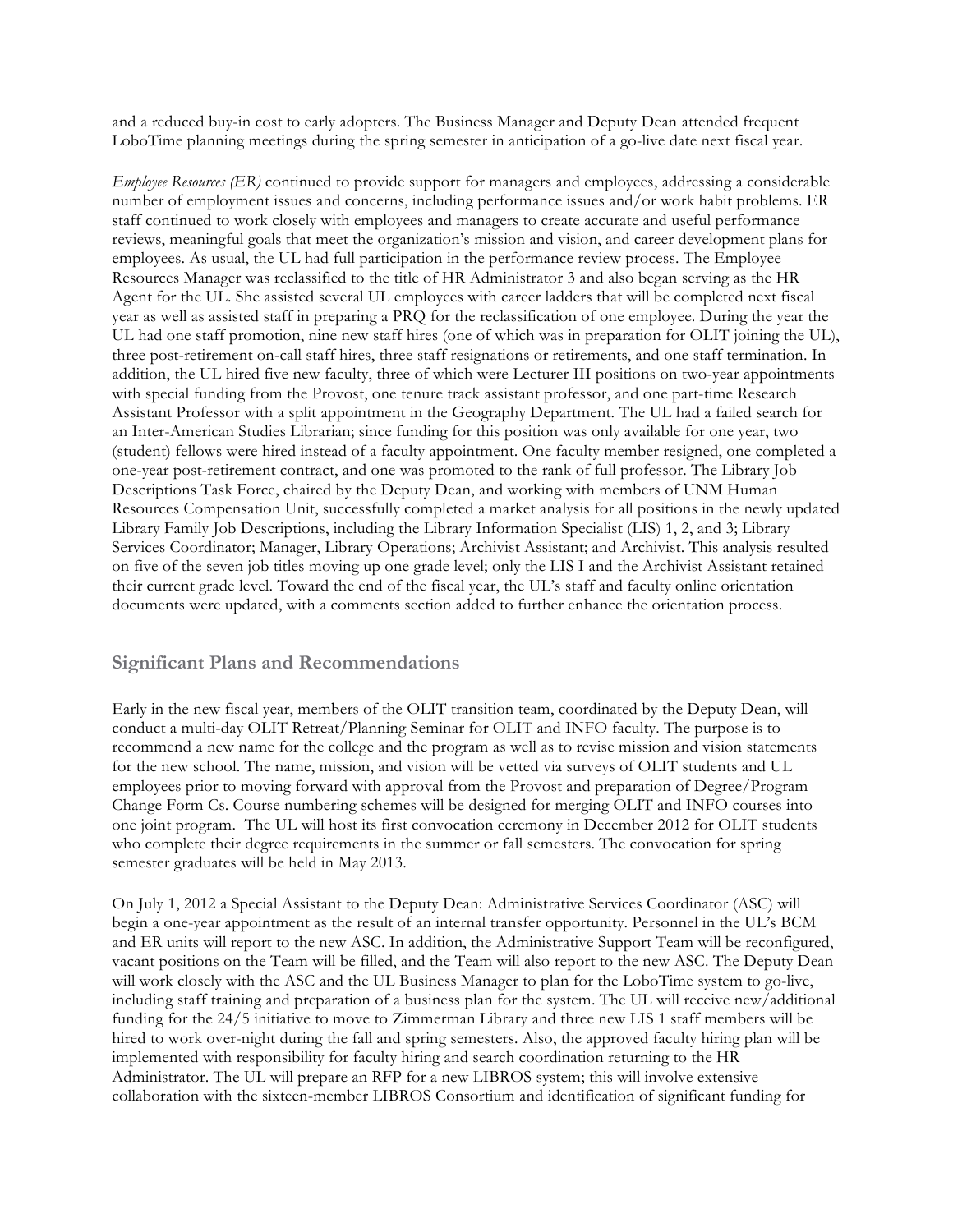migration to the new system. The new President is considering shifting to Responsibility Center Management and Performance Based Budgeting in the next two years. The Deputy Dean and the ASC will learn more about these budgeting methods in preparation for a potential change. Also, the Deputy Dean and the Planning and Assessment Officer will work together to plan and schedule additional Leadership Academy training sessions next year.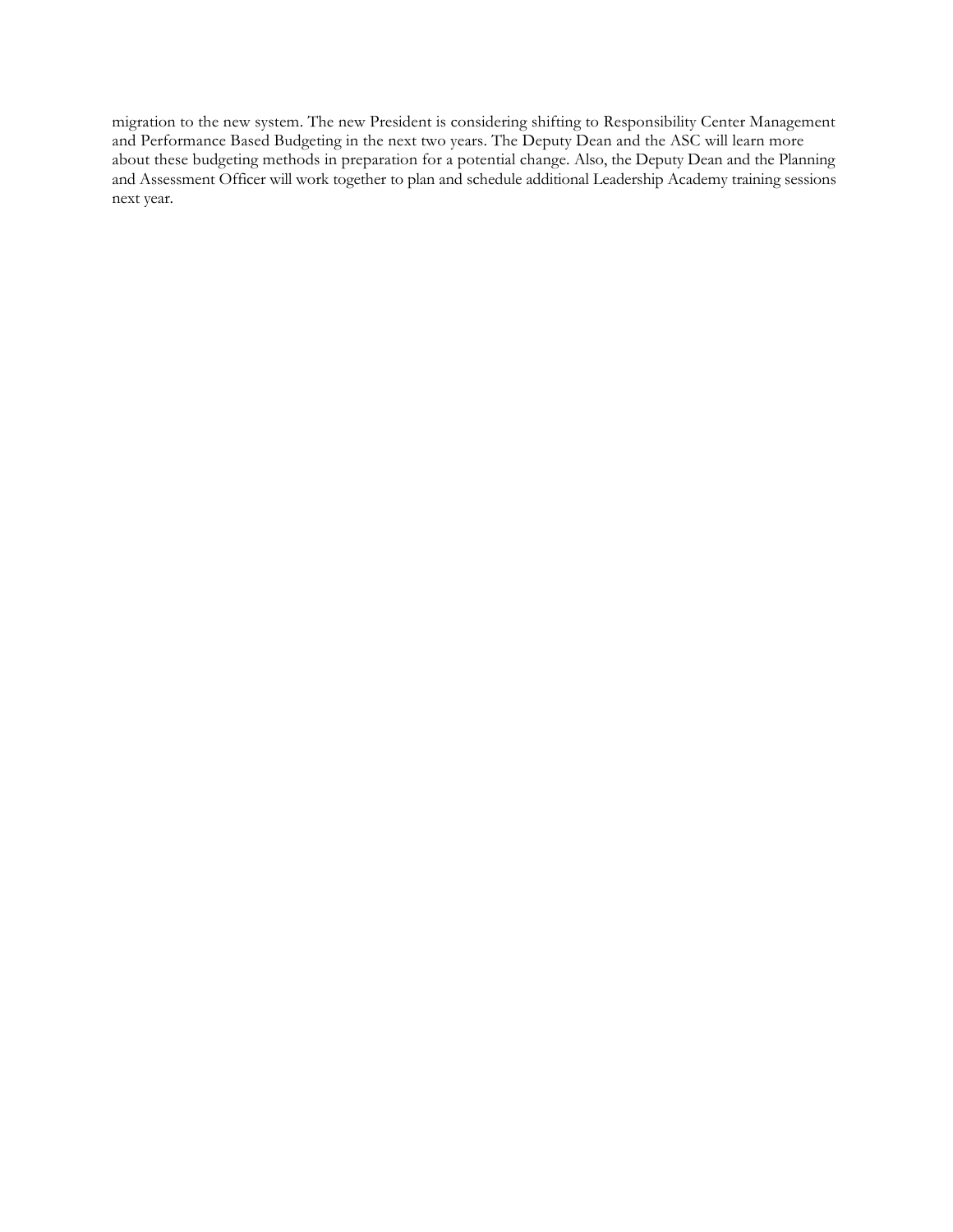## **Academic and Research Technologies Annual Report 2011-2012 Dale Hendrickson, Director**

**Significant Accomplishments**

- Collaborative agreement with Anderson School of Management
- Refresh of storage and server infrastructure increasing capacity significantly
- Refresh of over 150 workstations
- DataOne UNM coordinating node on 212 servers
- SharePoint implementation for University Libraries intranet
- Shibboleth collaboration with UNM Information Technologies
- Research Storage Consortium implementation

## **Significant Plans**

- Math Learning Lab (MaLL) implementation
- Improvements to VM management (V Center)
- Improve storage flexibility
- Improvements to student and public printing infrastructure
- Implementation of Application Life Cycle Process
- Implementation of new web presence for UL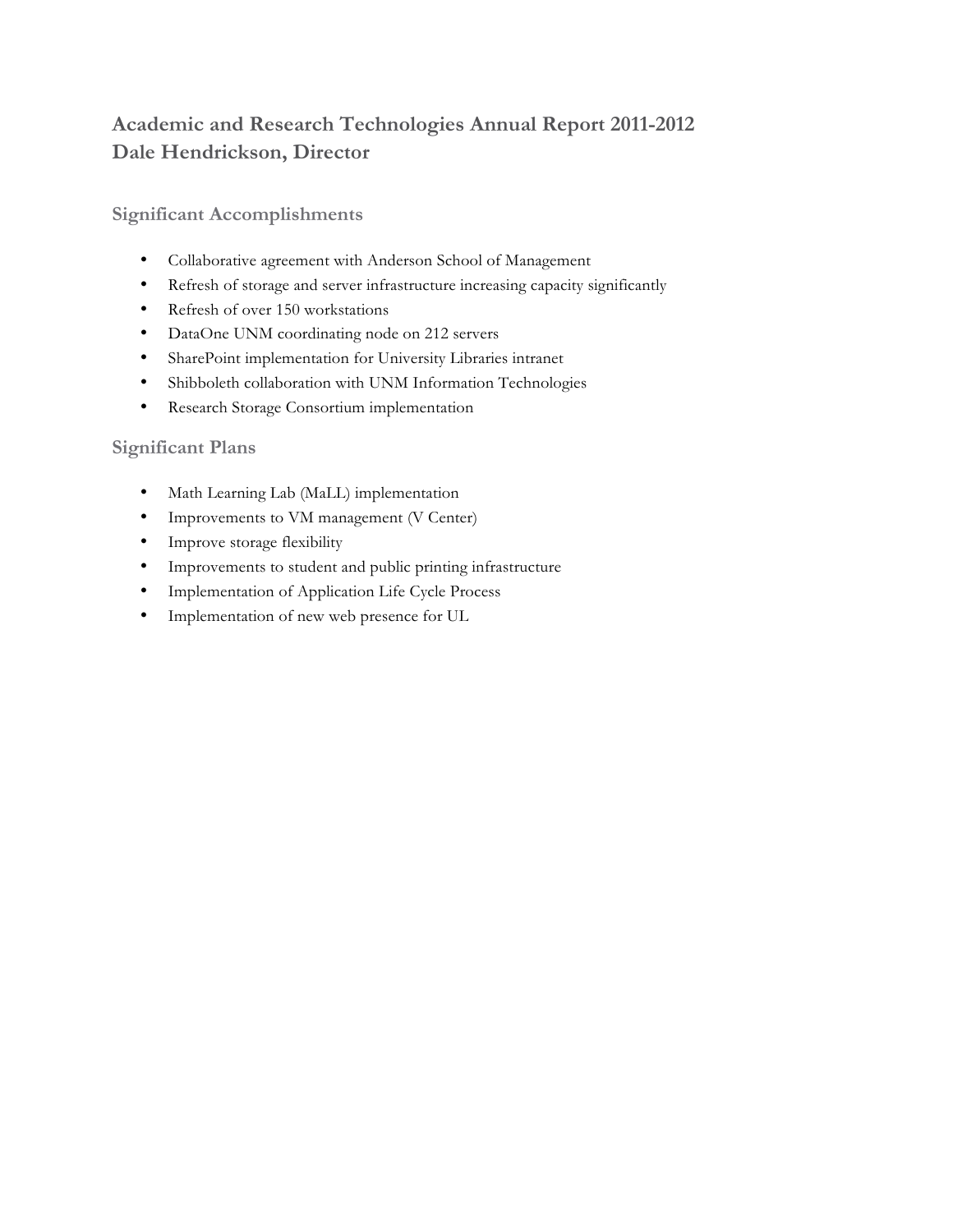## **Collections and Acquisitions Services (CAS) Annual Report 2011-2012 Steven R. Harris, Director**

## **Significant Developments**

Ebsco Discovery Service (EDS) was implemented as our Quick Search on the UL website. This involved significant staff effort in Collections and Acquisitions Services (CAS) and Collections and Discovery Services (CDS), as well as input from subject librarians, library IT staff, and the Web Committee. The new service combines search results from over 90 resources, including LIBROS, LoboVault, and our digital collections. EDS requires extensive ongoing maintenance by CAS staff.

The UL book approval plan with Yankee Book Publishers (YBP) was modified to include ebooks from the E Book Library (EBL) platform. This new plan integrates ebook processing into our normal workflows, but it also includes several new patron-driven acquisitions features. Ebooks that match our profile are added to the LIBROS catalog. The library pays a small rental fee each time an ebook is used. On the fourth use, the ebook is purchased permanently for the collection. Items that are never used are not purchase and have no associated fees.

CAS staff worked with staff at Health Sciences Library and Informatics Center (HSLIC) and Law Library to modify the account codes used in Banner for library materials. Because of those changes a fund modification project was started to change funds in our Millennium acquisitions module. These changes were vetted by the Collection Development Priorities Committee and by Subject Specialist librarians. This transition of fund names was implemented at the change of fiscal years in June/July 2012. CAS will continue cleaning up Millennium fund records in the next fiscal year.

CAS staff worked on a project to move UNM Law and NM Tech off of the Millennium acquisitions module they shared with University Libraries. Clean up and deletion of their old order and check in records will be completed in the next fiscal year.

A search was conducted for an Library Information Specialist 3 in electronic resources. The search successfully identified a candidate, who began working in the Fall of 2011. Unfortunately, this individual will be moving out of state in the Fall of 2012.

A search was conducted for a replacement for a supervisor for Serials Receiving, Marking & Bindery, Government Publications processing, and Monographic Receiving. The search successfully identified a candidate, who will begin working in September, 2012.

With the retirement of the supervisor for serials receiving, marking, and bindery, several CAS staff were cross-trained to take up uncovered duties. The CAS staff in other areas learned serials receiving, claiming, marking, and bindery procedures.

A committee drafted an RFP for library binding. The call will be issued to vendors in the Fall of 2012. The Director of CAS worked with an advisory committee to evaluate the Espresso Book Machine (EBM) for possible purchase. The Director of CAS crafted a business plan for the EBM. The EBM was purchased for the University Libraries. A plan for implementation will be crafted during the Fall of 2012. The Director of CAS worked with the Collection Development Priorities Committee (CDP) to form collection "mission" and "vision" statements for the UL. These have been completed. A sub-committee will begin working on a roles and responsibilities document for CDP, Subject Specialists, and CAS staff.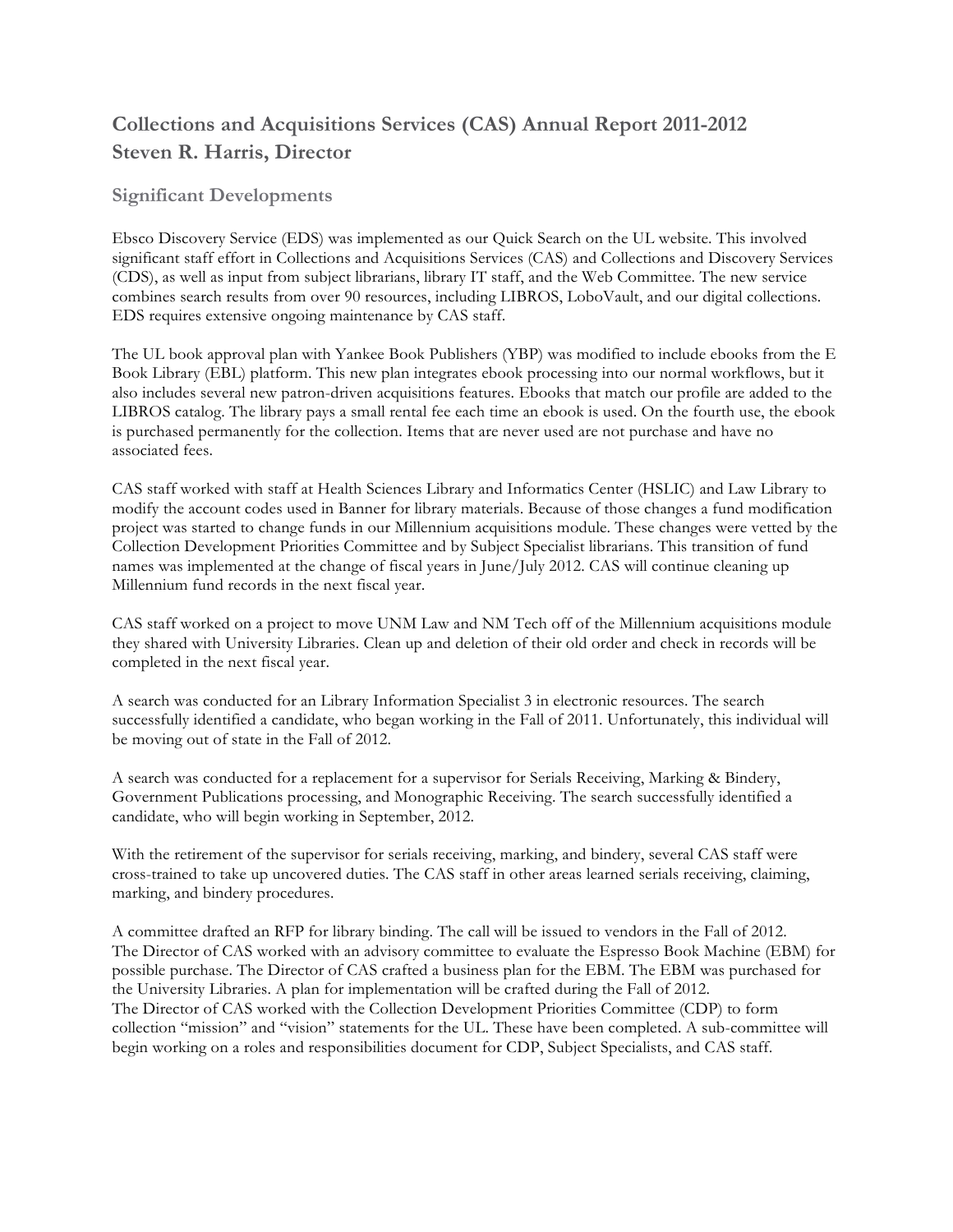**Significant Collaborations**

- New Mexico State University: Several UL leaders traveled to Las Cruces to discuss collaboration possibilities.
- Greater Western Library Alliance (GWLA): UL has long been a member of and made use of GWLA group purchasing options. This year, the UL is also participating in a shared print repository of *Annual Review* journals. The Director of CAS is also co-chairing a task force to analyze monograph holdings across the entire consortium. Libraries will be able to use data generated by OCLC to make de-selection decisions. The GWLA task force will work this Fall to develop a memorandum of understanding regarding the weeding of collections based on the OCLC data.
- WEST: The UL became a member of WEST, a distributed print repository organization of academic libraries in the western U.S.
- Hathi Trust: The UL would like to join the Hathi Trust as a means of participating in the preservation of digital collections. The membership agreement is currently being reviewed by UNM Purchasing. There are some clauses in the agreement that Purchasing will not sign off on.

**Electronic collections acquired**

- America's Historic Newspaper (additional modules)
- National Geographic Archive Online
- Nineteenth Century Collections Online
- WorldScholar: Latin America

**Significant Plans and Recommendations**

- CAS and CDS staff will need to begin working on an RFP for a new integrated library system. This call should be issued in the Spring of 2013.
- Ebook collections from several vendors should be expanded and diversified.
- Collection policies should be further developed to clarify UL priorities and plans.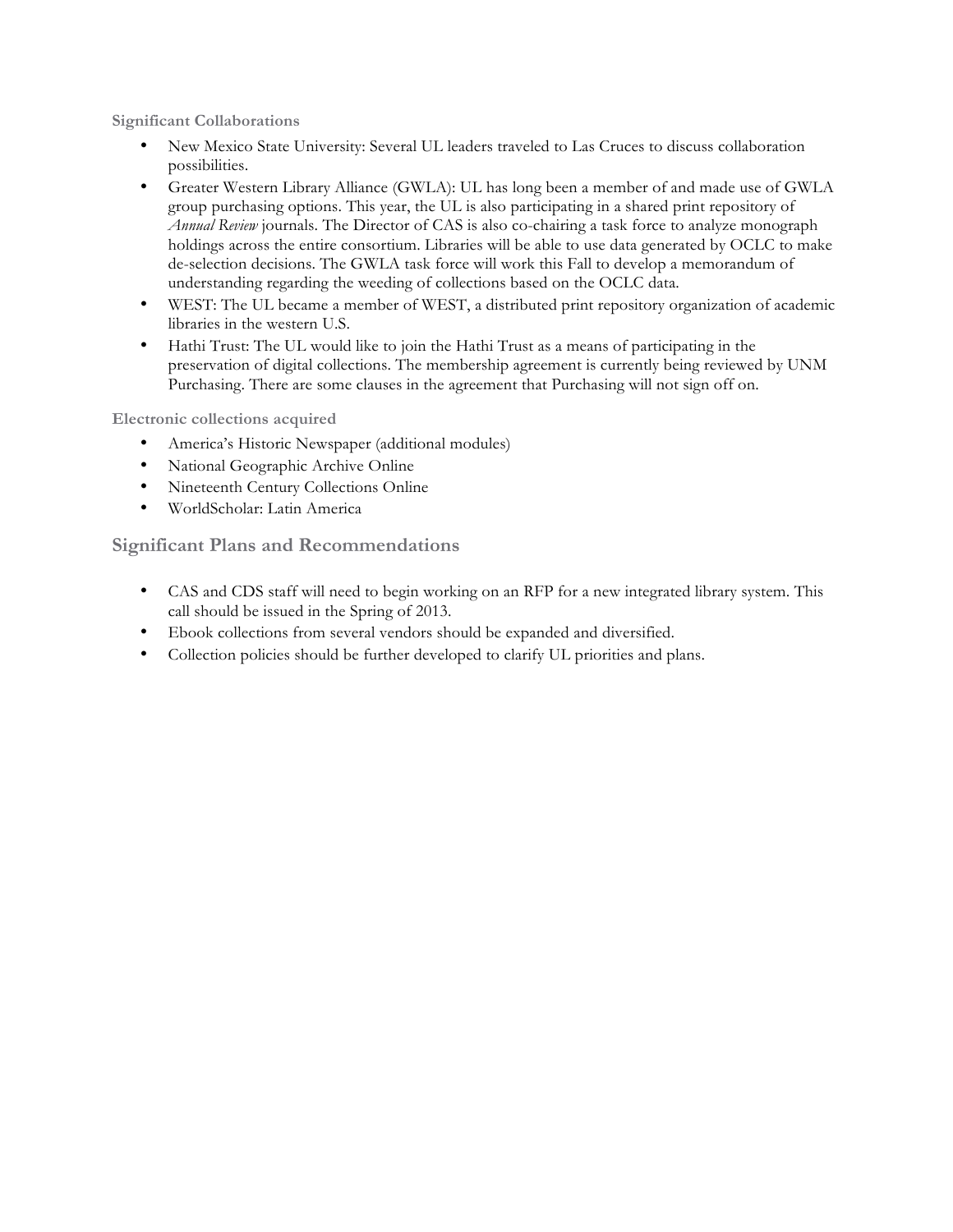## **Cataloging & Discovery Services (CDS) Annual Report 2011-2012 Rebecca L. Lubas, Director, Cataloging & Discovery Services**

## **Significant Developments**

## **Cataloging in LIBROS**

CDS created access for many titles this year. We cataloged 15,509 unique titles in LIBROS, which included books, videos, music scores, sound recordings, and electronic resources. This number is down from last year's 19,660, though last year's count included extra titles from project catalogers for the Tireman gift. Catalogers continue to enrich metadata for records in WorldCat, which are shared amongst libraries around the world.

The work supply this year was a mix of new receipts and gifts. We continue to queue cataloging for legacy collections that we are providing improved access to, such as scientific conferences, government documents, and maps when new titles ebb. We also continue to support Access Services in the effort to convert titles classified in Dewey to Library of Congress.

Records using the new cataloging standard, RDA, have begun to appear in our data stream. CDS began training by attending workshops (mostly in webinar format) and sharing some example records in the course of our regular meetings. The number of these records will increase next year.

**Collaborating with Other Departments and Units**

### *LIBROS Group*

CDS continued to work closely with the LIBROS Group to load updates to bibliographic records in LIBROS, load authority records, and to load electronic book and serial records.

CDS catalogers also assisted with the LIBROS system audit in February, and actively began work on the reindexing project. This project requires review of every field in a cataloging record to make decisions as to whether the field should be indexed, and where (e.g., title, keyword, etc.).

Catalogers also assisted the LIBROS Group and the Electronic Resources Team in the implementation of the Ebsco Discovery Service, which is now the default search for the Libraries web page.

## *CSWR*

CDS has continued to work with our colleagues in the Center for Southwest Research to provide cataloging and metadata support. CDS members continue to catalog Center monographic and serial materials totally between 8-12 hours a week, with increased hours when there was demand. Two CDS members contribute to the cataloging of finding aids in the Rocky Mountain Online Archive.

## *Government Information*

We also partner with Government Information to create more complete catalog coverage of our documents collection. This year CDS created a procedure and began the complex task of creating analytics for the US Serial Set. This project will give detailed access to congressional proceedings, and more accurately direct patrons to the correct volumes.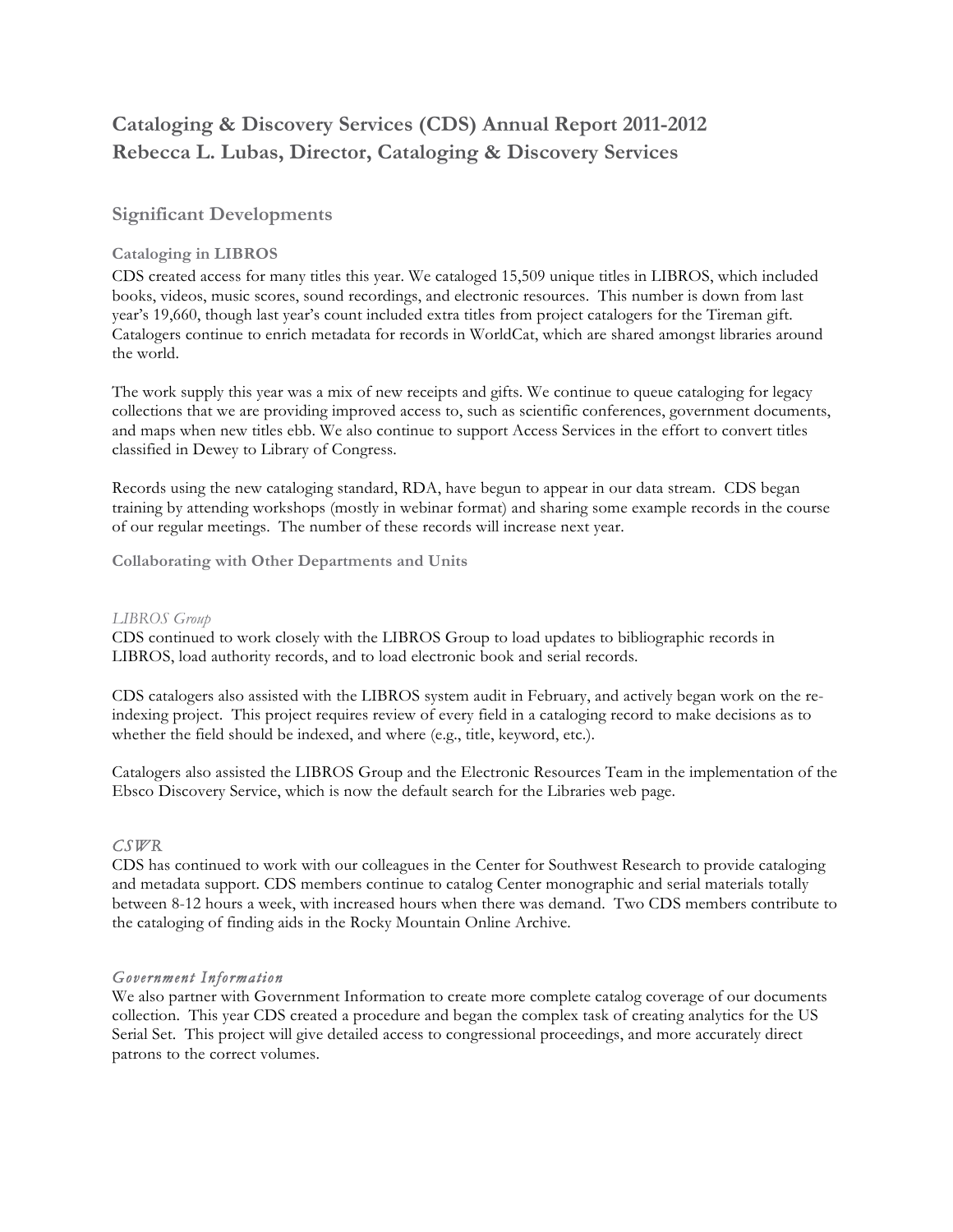### *LoboVault*

Two CDS catalogers actively work in LoboVault to upgrade metadata submitted by student authors for **Electronic Theses and Dissertations (ETDs)**. Metadata for the summer and fall 2010 and spring 2011 ETDs have been completed.

### *Abya Yala*

Two CDS catalogers have submitted the full text files and metadata for the works of this South American publisher. There are now 566 titles free and available to the public.

### *New Mexico Composers' Archive*

The CDS music specialist continued to upgrade the student-input metadata for this important local collection.

## *Google Search Appliance (GSA) or "SearchUNM"*

This project is a collaboration between the UL and campus Information Technology (IT). In August the new "Search UNM" (Google Search Appliance) was implemented. CDS faculty and staff created training videos in Search Engine Optimization (SEO) for web site owners. Survey data indicated increased satisfaction with the search, and the videos were well-received. The Metadata Librarian presented an SEO session to UNM Information Architects Group.

## **Significant Plans and Recommendations for the Near Future**

#### **Workload redistribution**

The retirement of Mary Ellen Hanson will require distribution of her workload. The Metadata Librarian is taking responsibility for statistics reporting. The reclass project items are being distributed amongst all the CDS catalogers. Thesis cataloging will also be assigned to another CDS cataloger.

#### **Exploring a New System**

CDS personnel will take an active part in the exploration of potential successor systems to the Millennium platform that runs LIBROS.

#### **Resource: Description and Access (RDA)**

The new cataloging standard, RDA will be fully implemented by the Library of Congress and the Program for Cooperative Cataloging (of which we are a member library) in March 2013. CDS will complete Program for Cooperative Cataloging Name Authority training this year so we will be authorized to create records in the new standard.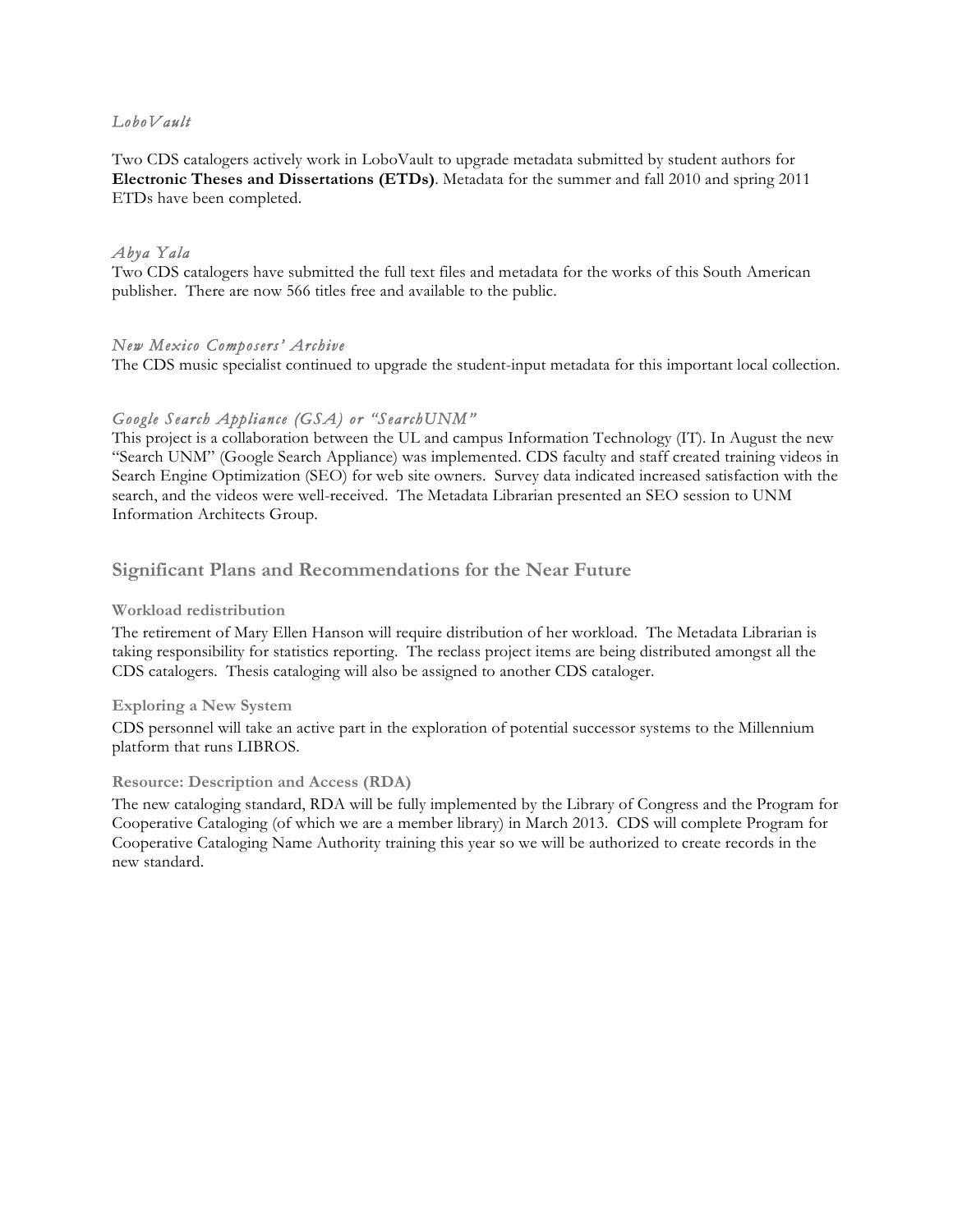## **Facilities and Access Services Annual Report 2011-2012 Nancy Dennis, Associate Dean**

These accomplishments represent the work undertaken by units within Facilities and Access Services and Instruction Services in 2011/2012 in addition to the overarching and ongoing responsibilities to: maintain over 427K square feet of library space, open four libraries for over 130 hours per week, serve over 1.5 million visitors, provide over half of the total printing and copy services on campus, circulate more than 200K items annually, host the eReserves site that receives over 1 million hits per year, process 98,600 ILL requests, fill 8,317 LibExpress requests for UNM patrons from UL collections, respond to technical support requests from over 20 LIBROS member libraries (22% of virtual service desk calls), and load more than 790K bibliographic records for our growing eResources collections.

## **Significant Accomplishments**

## **Access Services**

## *Responsible for the staffing of all public service circulation and reference assistance desks, collection maintenance of 3M volume collection*

**Centennial Science and Engineering Library (CSEL)**

- Participated in the research and development of CSEL as the site for the new Math Learning Lab (MaLL) scheduled for opening, January 2013.
- Plan space and collection moves in preparation for MaLL.
- Continued collection review to consolidate print and electronic collections.
- Responded to water leak into Map and Geographic Information Center; refurbishment of space, inventory of damaged maps.

**Fine Arts and Design Library (FADL)**

• Instituted training program for new staff transfers and student hires with a focus on enhancing customer service and collection maintenance projects.

**Parish Memorial Library (PML)**

- Completed the remodel of first floor Combined Service Desk and public areas.
- Employee training was undertaken to familiarize all employees with new service desk.

**Zimmerman Library (Zim)**

- Re-allocated space on first floor reference area to accommodate more student study spaces; shifted collections into Tower levels.
- Completed planning for 24/5 service hours
- Completed addition of 17K new juvenile literature books from Tireman Library, consolidated juvenile materials from all subject areas to create Children's Literature study area on 3<sup>rd</sup> floor.
- Continue planning process for new ZIM CSP remodel
- Completed recruitment and hire of two new Access Services Librarians, Lecturer III.
- Staff retirements resulted in re-organization of duties among Access Services Librarians to provide leadership in service areas.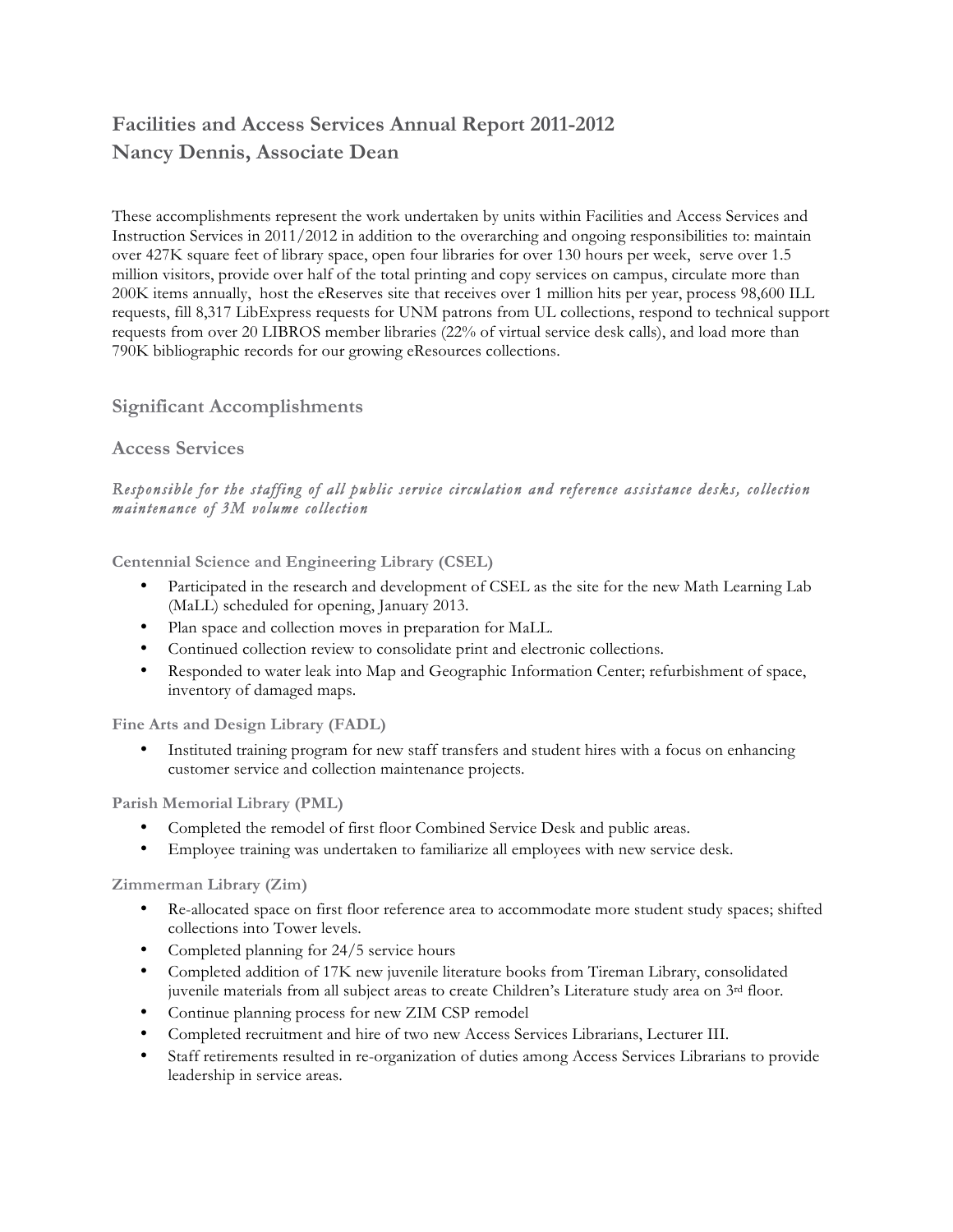• In partnership with Accessibility Resources Center, completed the renovation of Accessibility Service Room replacing the former Alice Clark Room.

### **Facilities Service**

### *Responsible for the management and security of over 450K square feet of library space*

Significant Developments

- Managed construction/remodeling projects:
- UL Dean's office suite
- Parish Memorial Library Combined Service Point
- Accessibility Resources Room Zimmerman Library
- Organizational Learning & Instructional Technology office suite move from Hokona Hall to Zimmerman Library second floor.
- Budget and Cost Management office move and remodel
- Digital Scholarship Room (ZIM B23 and B25) remodel for Espresso Book Machine and office space
- Coordinated upgrade of wireless network upgrade on ZIM 2nd, 3rd floors, and West Wing.

#### Emergency/Disaster response:

Coordinated recovery and remodeling of CSEL after first floor water leak.

### Employee Training

Completed FAMIS training to facilitate completion of space inventory for U.L

#### **Instruction Services \***

A total of 820 instruction sessions reaching 14,515 students were offered during the academic year; 49% of students served were freshman, the remaining sessions were offered to students in upper level subject/course specific classes.

7,167 freshman/entering students were served in 351 sessions. These 100-level sessions ranged from walking tours to targeted research skills instruction. The goal is to help all freshmen make the successful transition from high school- to college-level research by making them aware of the many services and resources provided by the University Libraries.

In the 2011/2012 fiscal year, the University Libraries provided 351 library orientations to 7,167 students enrolled in 100-level classes and freshman programs.

| Freshman Classes/Program Served    | <b>Sessions</b> | Participants |
|------------------------------------|-----------------|--------------|
| Academic Studies 101               |                 | 32           |
| American Studies 186               | 4               | 185          |
| Anthropology 101                   |                 | 9            |
| Architecture 101                   |                 | 19           |
| Art Studio 187                     | 2               | 33           |
| BA/MD Program                      |                 | 28           |
| Biology 112 & 124                  | 10              | 414          |
| Chemical & Nuclear Engineering 101 | 3               | 107          |
| College Enrichment Program         | 24              | 552          |
| Communications & Journalism 130    | 16              | 340          |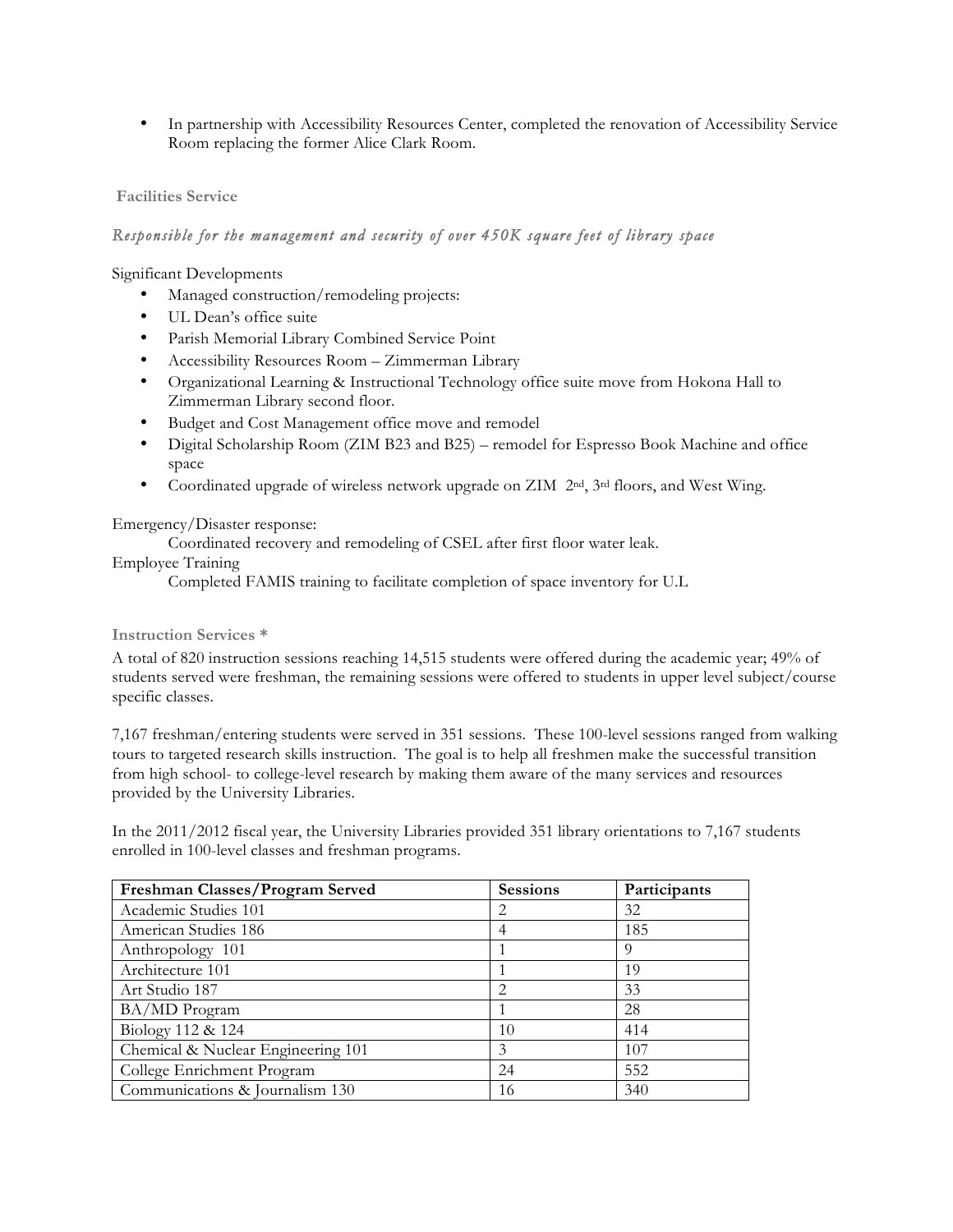| Engineering 116                 |     | 48   |
|---------------------------------|-----|------|
| English 101 & 102               | 210 | 3967 |
| Freshman Academic Choices       | 52  | 1007 |
| <b>Introductory Studies 100</b> | 10  | 149  |
| Native American Studies 150     |     |      |
| <b>ROTC</b>                     |     | 162  |
| University Honors 121           |     | 98   |
| Total                           | 351 | 7167 |

\*Instruction Services - Administrative reporting line changed spring 2012

## **Interlibrary Loan and Library Express**

The Interlibrary Loan/ Library Express Service had a very productive year. A total of 98,660 requests processed. The unit borrowed 37,982 items for UNM faculty, students and staff; processed 51,863 requests that were loaned to other libraries and processed 8,317 Library Express requests for UNM patrons. Document fees at \$35,920 to lending libraries and \$22,328 for copyright were paid. UL continues to participate in both GWLA and Rapid memberships, and the Purchase on Demand program (rush ordering) continued to grow.

## **LIBROS Coordination Group**

The process of bringing Institute of American Indian Art Library, the 20th library, into the LIBROS Consortium was completed.

Changes to the system:

New acquisitions module for CNM Load Scheduler was purchased More review files were purchased Improved public Web interface upgrade completed New server hardware and three new software releases installed (5/23/11) Assistance to the Consortium: Ask a Librarian: Assistance is provided to Consortium members via the Ask a Librarian system. LIBROS incidents comprised 22% of all "tier 2" incidents. UL staff attended the IUG – national conference System audit/review conducted Spring-Summer 2012 to improve functionality and system security.

#### **Virtual Services Desk – Ask A Librarian**

This successful service extends many library resources and services into the virtual environment during all operating hours. Over 11K calls/chats/emails from UNM students, faculty and staff and LIBROS memberlibraries were received and addressed through the year. A need was identified to change the software platform upon which the AAL service is based. A project to identify, trial test and make recommendations was undertaken during the year. A hosted solution through Altarama was selected and is being implemented during the fall 2012 semester. This service adds text messaging as a new contact format.

## **Plans and Recommendations**

- Assist with planning for Zimmerman Library CSP and Academic Commons.
- Complete remodel work in Dean's suite.
- Assist in vacating and relocating all contents in Elks Annex (this could be the year).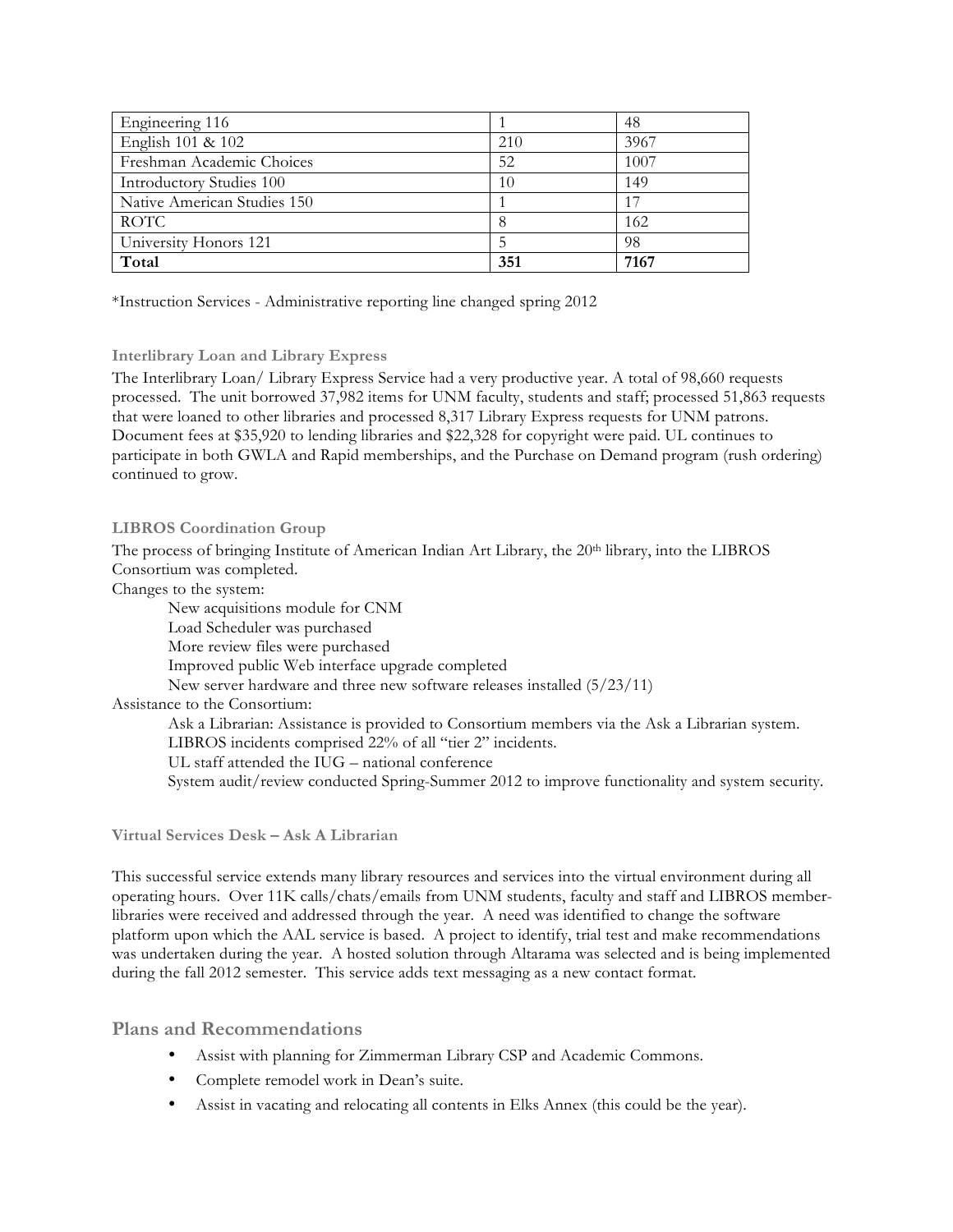- Upgrade the lighting in the Anderson Room. We have been working with the UNM electrical engineer and Area 3 electricians on this topic.
- Obtain a storage facility with 15,000 to 30,000 square feet that is fully functional (HVAC, security, office space, warehouse/compact/cantilever shelving, phone, data, etc.)
- Preparing for the 2013, 75<sup>th</sup> Anniversary of Zimmerman Library and the celebration of 3 millionth volume in University Libraries.
- Complete planning and construction of MaLL in CSEL open for students January 2013.
- Complete implementation of new software platform for Virtual Services Desk on Altarama.
- Recruit and hire faculty librarian as Library Learning Services Coordinator. Continue to review and expand library instruction program.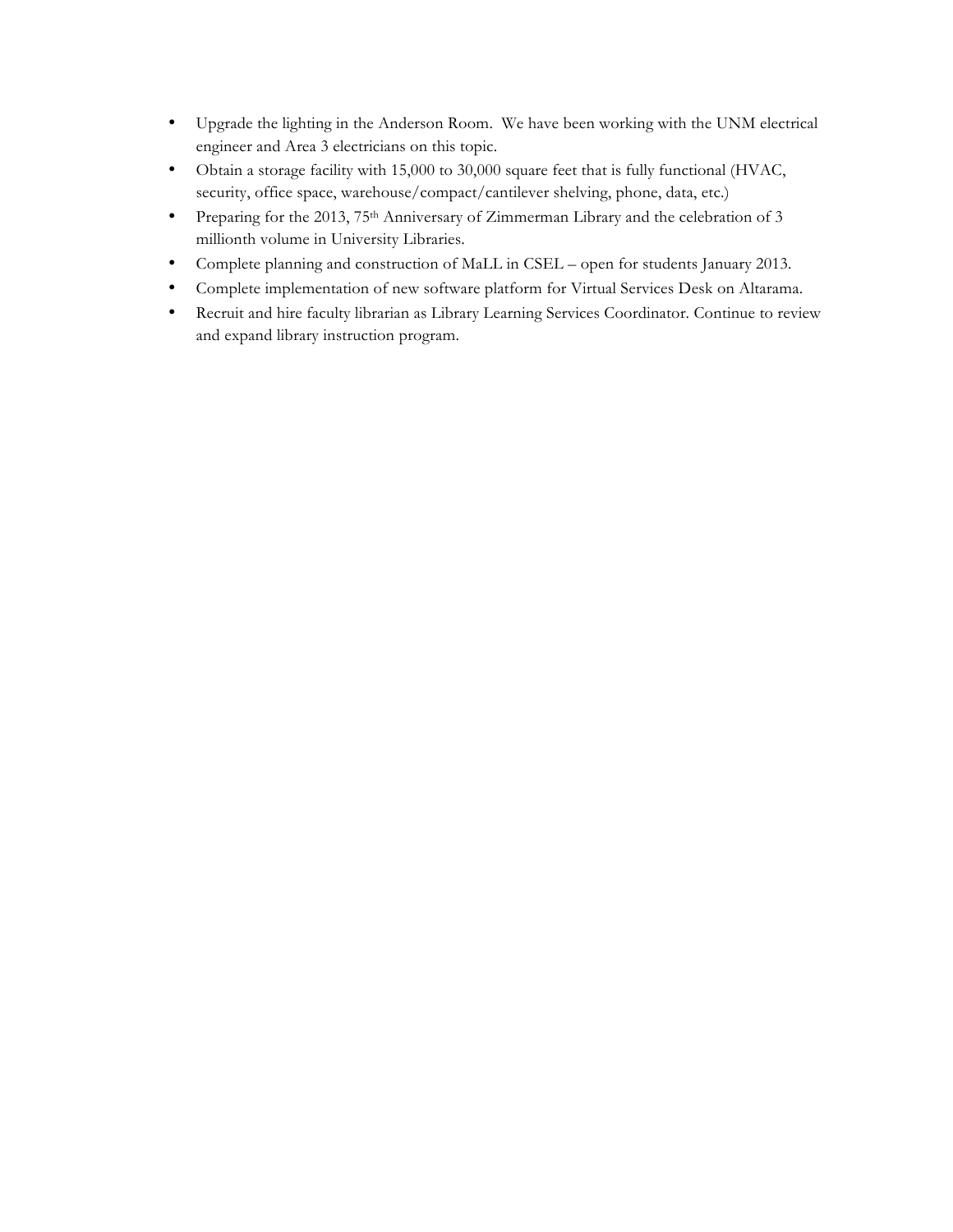## **Learning Space Initiatives Annual Report 2011 – 2012 Teresa Neely, Director**

University Libraries

- Serve on the campus Learning Environments Committee
- Served as a member of the campus Math Emporium Teach charged with identifying a space on campus for the MaLL.
- Participated in campus search for director, CAPS
- Participated in training for F&A Space Usage
- Began attending campus Internal STEM Stakeholders meetings

Centennial Science and Engineering Library

- ArcGIS software installed on computers in Room 155
- New chairs purchased for Room 155 and Room 255
- Selected as sight for the UNM Math Learning Lab (MaLL)
- Began planning for the re-+
- envisioning of MAGIC (print based remain in LL2, online, GIS LL1)

Fine Arts and Design Library

• No learning spaces projects

Parish Memorial Library

- Combined Service Point (combining circulation and reference desks) completed o Included developing project announcement and project agreement
- Room 210 enhanced with projector and screen

Zimmerman Library

- Juvenile Literature Reading Room area created on  $3<sup>rd</sup>$  floor by shifting  $3<sup>rd</sup>$  floor collections and combining collections from all 4 branches
	- o Included UL project announcement and project agreements
	- o Included selecting furniture and finalizing layout
- Accessibility Services Room built and opened Room  $159A in$  southeast corner of 1<sup>st</sup> floor under skylight
	- o Included UL project announcement and project agreements
	- o Included working with Accessibility Services Office
	- o Included a survey of students registered with the Accessibility Services Office
	- o Weekly planning meetings
	- o Selecting furniture and equipment
- Began planning for renovating Combined Service Point
	- o Included developing program assessment for staff space (ILL, Access Services, Facilities)
- Met weekly with campus planner and university architect to discuss learning commons for Zimmerman and IT student technology center
- Participated in planning for digitization center space to be renovated for office of scholarly communications officer and espresso machine.
	- o Group study room converted for office space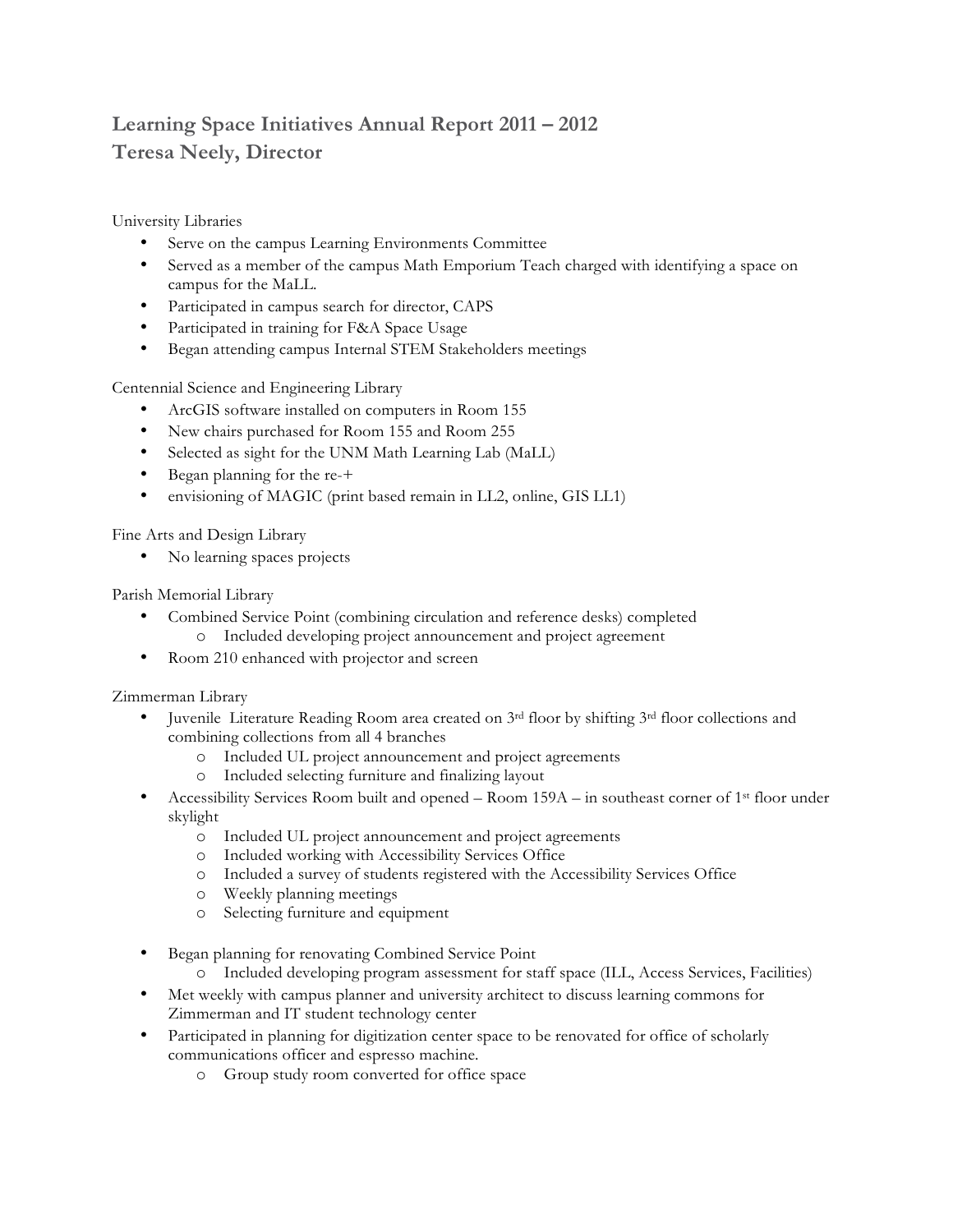## **Outreach Annual Report 2011-2012 Susan Awe, Director of Outreach**

## **Significant Developments**

Ambassador meetings this past year were more frequently attended by all UL staff. At the June, 2012, meeting, we discussed and implemented an internal name change to Subject Specialist since after explaining the name for several years we wanted a name that was more self-explanatory. Other topics for Subject Specialist meetings included the Data Sensitivity and Curation discussion, feedback for the Web Committee, Learning Objects use in Research Guides, Instruction and Outreach Techniques for better Instruction, Freshmen Learning Communities, and patron driven acquisitions. In fall, 2011, a Learning Objects Task Force was created from the Subject Specialists group and they are moving forward with developing and updating our current ones. Several staff members attended events held by the Anderson School of Management, the Ethnic centers, School of Engineering, and various other departments during the school year as well as meeting with individual faculty and graduate students for research assistance. During the year, Ambassadors attended job-related training such as LoboVault, Zotero, Ebsco, State Data Center Training, EDS, and Best Practices for Research Guides (NS).

Most Subject Specialists maintain quite a few Research guides. Nearly all of us have created new Research Guides (formerly known as LibGuides) and kept our continuing guides up to date as well. During the summer, the organization of the Research Guides will change with the coming of the redesigned web pages.

Our Outreach statistics show that the UL Subject Specialists had over 3500 participants in activities with more than 8,000 contact hours. Instruction hours were also up. I spent the spring trying to get the Outreach statistics database changed to be easier to use and more relevant to current Outreach activities but no success there yet.

Several of us continue to work some hours on the Virtual Service Desk and occasionally back up the VSD from the Parish Reference Desk. In the fall, several subject specialists will log into Altarama, the new chat and text software while on the service desks as we expect this service to grow as it is discovered.

## **Staffing**

In the fall of 2011, I lead a search committee for a new Engineering Research Librarian which resulted in our hiring the top candidate, Lora Leligdon, who started work with the UL in March. Several other changes occurred in spring when Dena Kenney retired in April and two library faculty, Kathleen Keating and Suzanne Schadl and one staff member, Carroll Botts, were invited to join the Outreach group. Lori Townsend was named the subject specialist for Africana Studies and the Women's Resource Center. Amy Jackson moved to the Fine Arts library as the subject specialist for Performing and Digital Arts. Chris Desai will begin a year long sabbatical on August 1, and Kathleen Keating will be the Education Subject Specialist in her absence. I continue to hold monthly Outreach meetings where communication from the Dean's Cabinet and CD Priorities is presented.

## **Significant Plans and Recommendations**

- Hire the Instruction Services Coordinator from the faculty hiring plan
- Consider hiring another Social Sciences Digital or Data Librarian as vacancies are expected in that area.
- Consider making Social Sciences part of the Data Scientist position.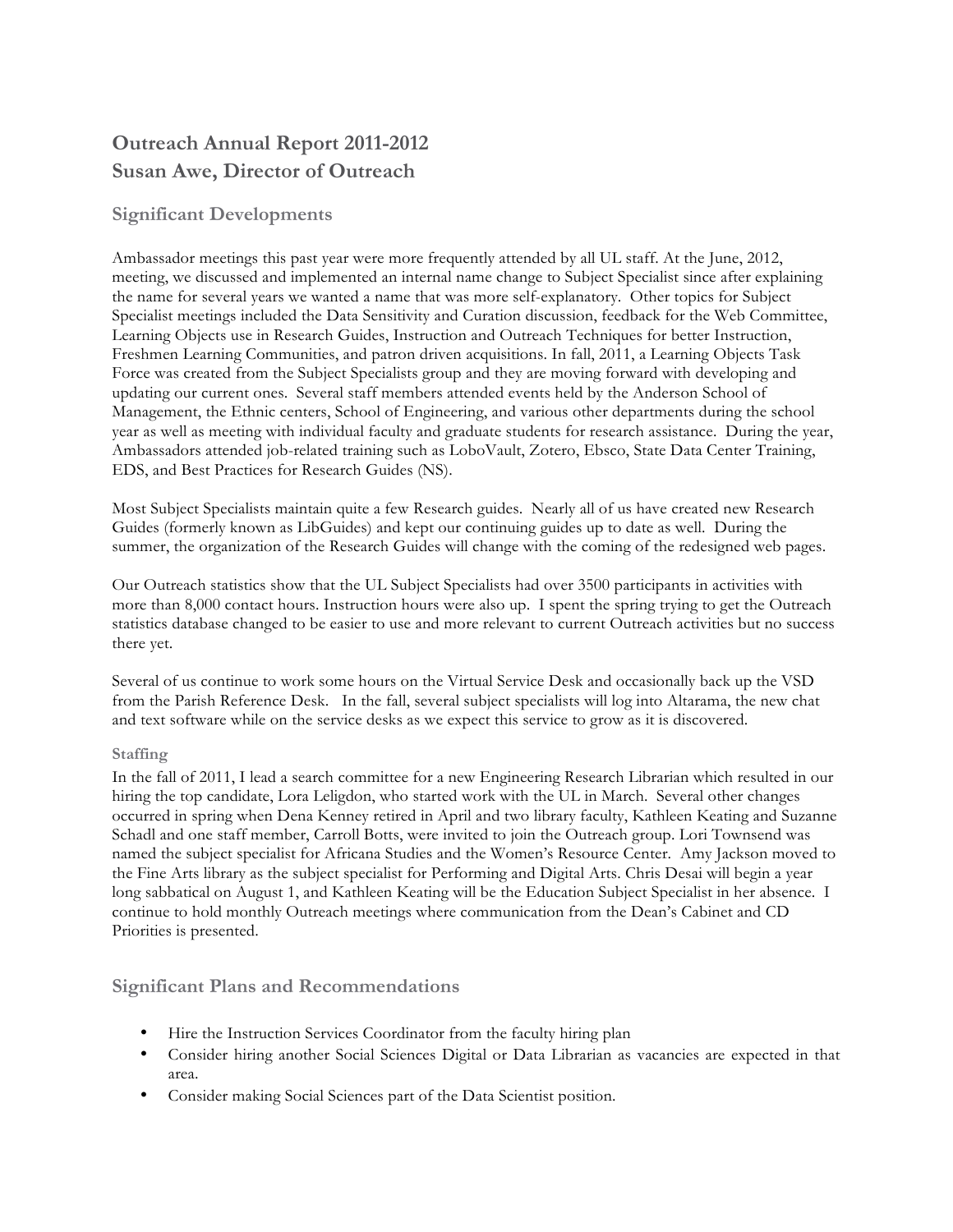## **Planning & Assessment Annual Report 2011-2012 Mark Emmons, Planning and Assessment Officer**

## **Overview**

## *The Planning & Assessment Officer facilitates planning, gathers and analyzes data to inform decisions, and serves as project portfolio manager.*

## **Significant Accomplishments**

Please note that that each of the accomplishments listed below was achieved as the result of employees from throughout the library working together.

## **Strategic Priorities**

University Libraries updated its strategic priorities by adding an additional strategic priority related to research data and assigning milestones to each priority.

### **Milestones**

Planned and facilitated a strategic planning retreat structured around setting 100 day, 1 year, and more than a year milestones. Milestones were set for each of the three priorities of building physical and online spaces around learning, a model where users seamlessly get what they find, and the development of a new school combining organizational learning, instructional technology, and data management, and the newly added research data priority to develop a showcase data repository service.

## **OLIT Merger**

The Organizational Learning and Instructional Technology (OLIT) program accepted the offer to move from the College of Education to University Libraries. Facilitated meetings, conducted surveys, and assisted with marshaling the proposal through the UNM curricular process. The process was successful and OLIT moved to University Libraries on July 1, 2012.

## **User Needs Analysis**

University Libraries conducted user needs analyses.

## **Satellite Outreach Service**

A small task force interviewed staff and students in African American Student Services, American Indian Student Services, El Centro de la Raza, International Programs & Studies, and the Women's Resource Center. A project emerged to improve services. Use of the service increased as a result.

## **Web Research plan**

The Web Committee conducted a comprehensive research project that culminated in a web strategy report that recommended launching completely new web pages for University Libraries. New University Library web pages will be launched in 2012/2013.

#### **Statistics**

University Libraries gathered statistics.

- Gathered statistics for ARL, SPEC Kits, ACRL, and NMCAL as well as UNM Fact Book and FAR.
- Used ACRL Metrics to make comparisons to peer and adjusted peer institutions and to AAU members.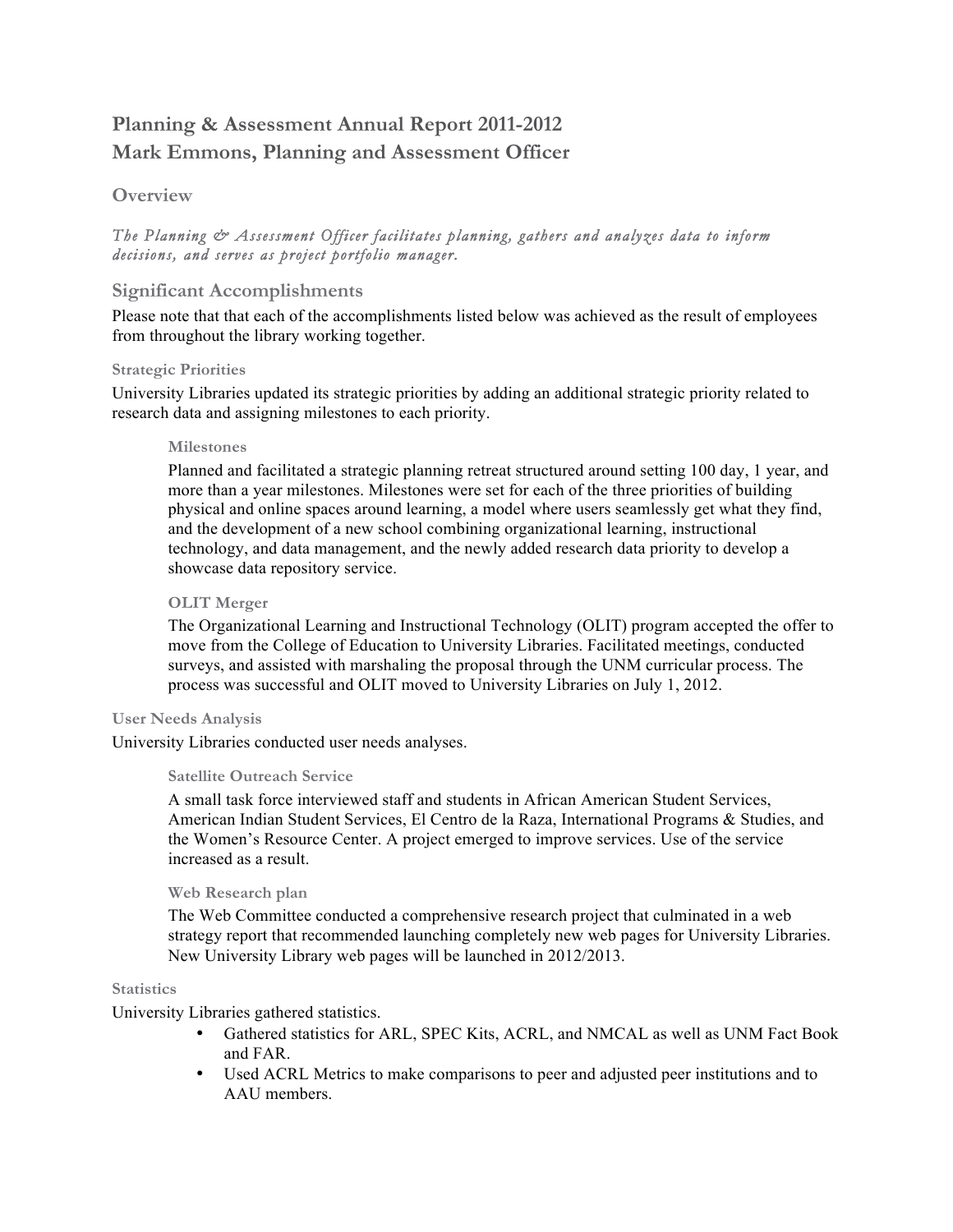• Implemented Activity Insight database to track faculty accomplishments in library and as pilot for UNM.

#### **Culture of Assessment**

University Libraries fostered a culture of assessment.

#### **Involvement**

Involved appropriate employees in each assessment project. Presented a statistics overview to NMCAL.

### **Training**

Conducted a training survey. Offered a Leadership Academy session on dealing with difficult employees.

## **Project Planning**

Cleaned up project portfolio to close out projects that were completed or abandoned and implemented regular progress reports on existing projects. Selected and implemented Basecamp as a project tracking and communication tool.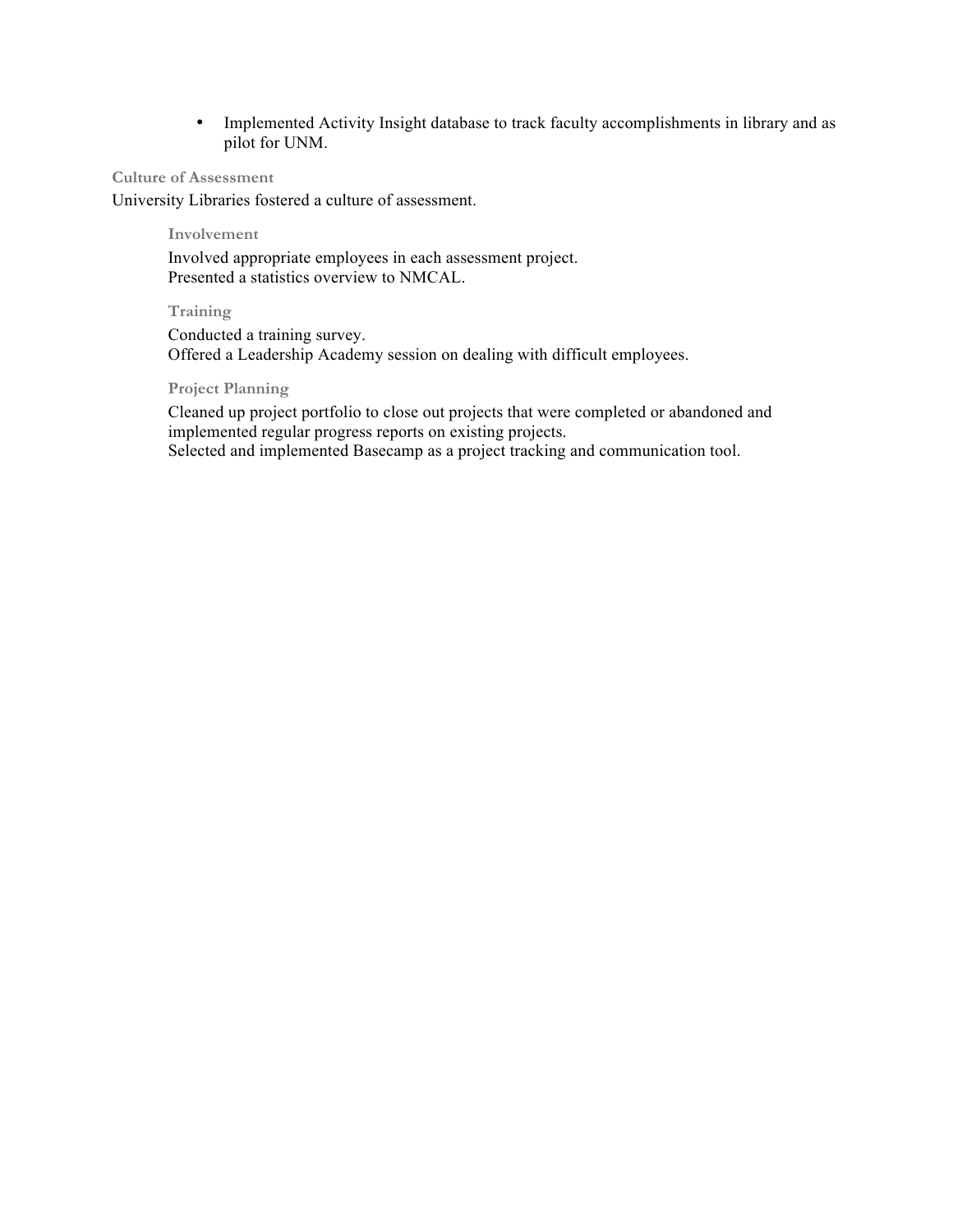## **Scholarly Resources, the Center for Southwest Research and Special Collections Annual Report 2011-2012 Michael Kelly, Associate Dean for Scholarly Resources**

## **Significant Developments**

Among the outstanding achievements of the Scholarly Resources unit include the completion of several join projects by the Digital Initiatives unit and the University Archives unit of the Center for Southwest Research and Special Collections (CSWR). During this academic year over 86 years (from 1899-1985) of the UNM student newspapers were scanned and uploaded into UNM's institutional repository, LoboVault. Also over 112 years of the UNM Board of Regents minutes were scanned and uploaded into LoboVault. The Board of Regents minutes now available in digital form covers the years 1896-2008. This year there were over 71,500 unique visitors to LoboVault with over 350,000 page views.

Another achievement this year was the completion of a three year project to celebrate New Mexico Statehood. In conjunction with the New Mexico centennial, a website, Celebrating New Mexico Statehood was launched. The site is designed to appeal to researchers as well as casual users interested in New Mexico culture and history. It offers searching of several UL databases, a statehood timeline, and social networking functions.

The Center for Southwest Research and Special Collections entered the second year of a two year National Endowment for the Humanities (NEH) funded project to digitize New Mexico newspapers. This project is part of the National Digital Newspaper Program (NDNP). This year a total of 100,355 pages of historic New Mexico newspapers were digitized and submitted to the Library of Congress for inclusion on the Chronicling America website. An application for an additional two year NEH grant was submitted in January, 2012.

Another important digital project begun in 2012 was the digitization of the audio portion of the New Mexico-Colorado Spanish Language Survey project. Hundreds of recordings used for documenting and mapping Spanish word usage are being preserved and will be accessible through this project.

Other achievements of the Center for Southwest Research include the processing of 18 new manuscript collections including the Michal Blake and the NASA series of the Senator Harrison Schmitt Collections. The John Gaw Meem Archives of Southwest Research processed seven new collections. The Pictorial Archives processed and partly digitized three new collections and added 850 new images from the Lee Marmon Collection to the Digital Archives. The University Archives added 16 new collections to the Rocky Mountain Online Archives in addition to their digitization project for the Lobo and the Board of Regents Minutes.

Our CSWR technical services and preservation units continued their work to improve stack maintenance by creating a complete inventory of the rare book collections, completion of the oversized shift and integration project in the Towers and continued integration of the CSWR Bell holdings into those of the CSWR to improve access. In the preservation unit over 80 clamshell and 129 four flap boxes were constructed.

The Center for Southwest Research had extensive use by UNM and community researchers this year, with increased usage over previous years including number of users, reference questions answered, and materials retrieved. Public Services staff participated in UNM new student and new faculty orientations, as well as, APS and Indian Pueblo Cultural Center curriculum efforts with teachers.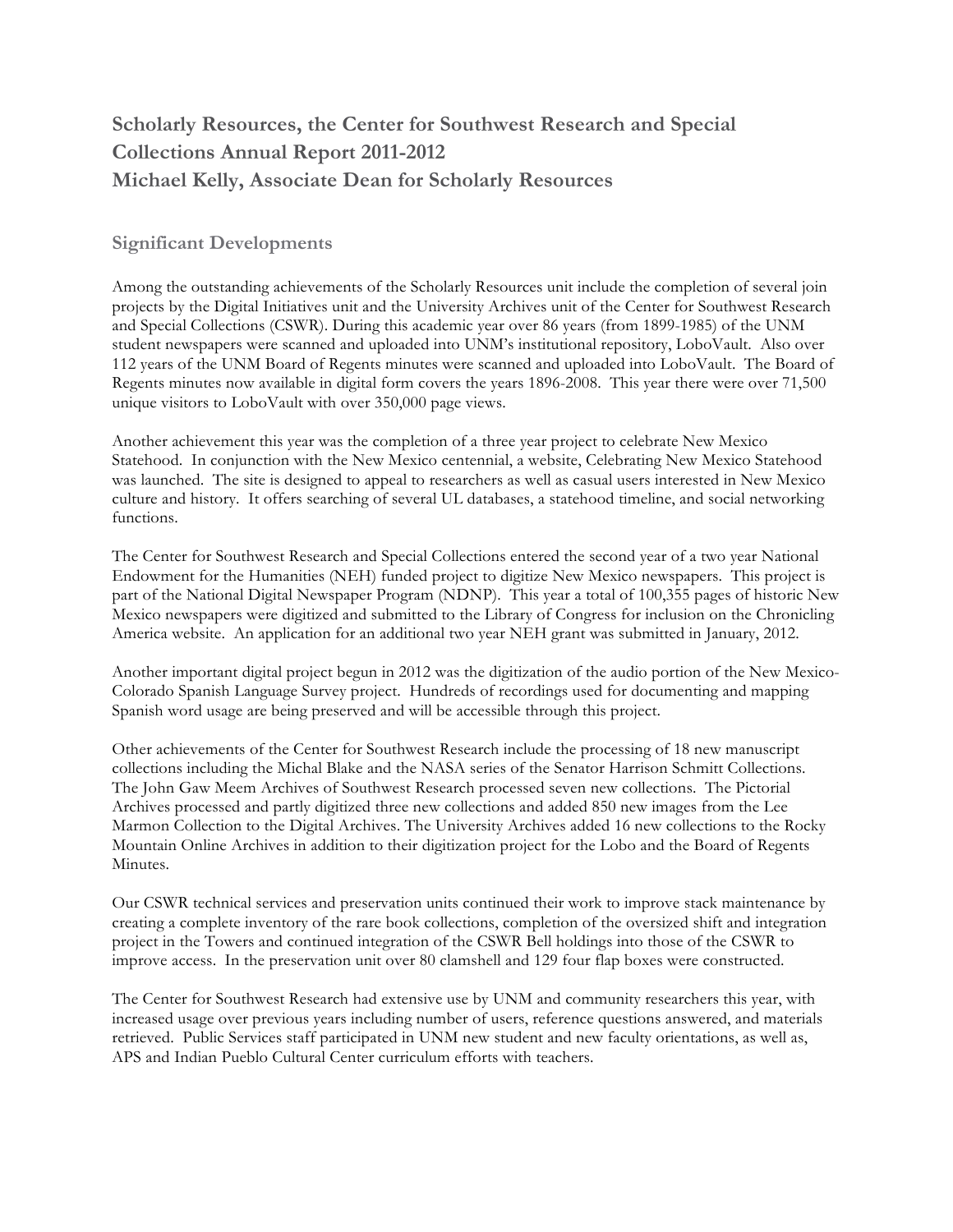The public services unit assisted over 3,400 patrons in the CSWR and provided over 5,000 items to these patrons. In person usage of the collection is only one measure of the use of the collections. Over 15,293 unique visitors used the New Mexico Digital Collections. CSWR staff conducted 36 instruction classes for 636 participants. Classes that came to the CSWR include those from History, American Studies, Institute for Medieval Studies, Chicano/Hispano/Mexicano Studies, Native American Studies, College of Education, Music, Art History, and Community & Regional Planning.

Our Indigenous National Library Program (INLP) also experienced an exciting and productive year. On November 10, 2011 INLP hosted an open house to celebrate its new home on the second floor of Zimmerman Library. Guests included Native American students, faculty and staff with Sixtus Dominguez, one of the muralist who created the INLP artwork, talking about his art. During the open house the new computer area with its six Mac computers was highlighted.

INLP activities this year included hosting 109 seniors from the Santa Fe Indian School, working with CAPS to begin offering a series of library and study skills workshops, and hosting the youngest visitors to INLP, Olivia Coriz's first grade class from Santo Domingo Elementary School.

This year say Mary Alice Tsosie begin a new project to develop a Native American Oral History Program. The first project will be to interview UNM Native American students and faculty about their experiences at UNM.

## **Significant Plans and Recommendations**

During this past year the CSWR has worked closely with Senator Bingaman's office on the possible acquisition of the Senator's personal papers. We hope to become the home for the Senator's papers during the next year. Other projects planned include the first phase of the EHillerman Digital Project, an application for an additional two year NDNP grant to NEH. Funding was requested to digitize an additional 100,000 pages of both Spanish and English language newspapers, a statewide publicity campaign for NDHP project and the digitization and uploading of the UNM yearbook and other born digital UNM publication into LoboVault. Planning for a Western Archival Network began in partnership with the University of Utah and the Orbis Cascade Alliance. Nest year we hope that a plan to combine the Rocky Mountain Online Archive (RMOA) with the Northwest digital Archives and the Mountain West Digital Library will be developed.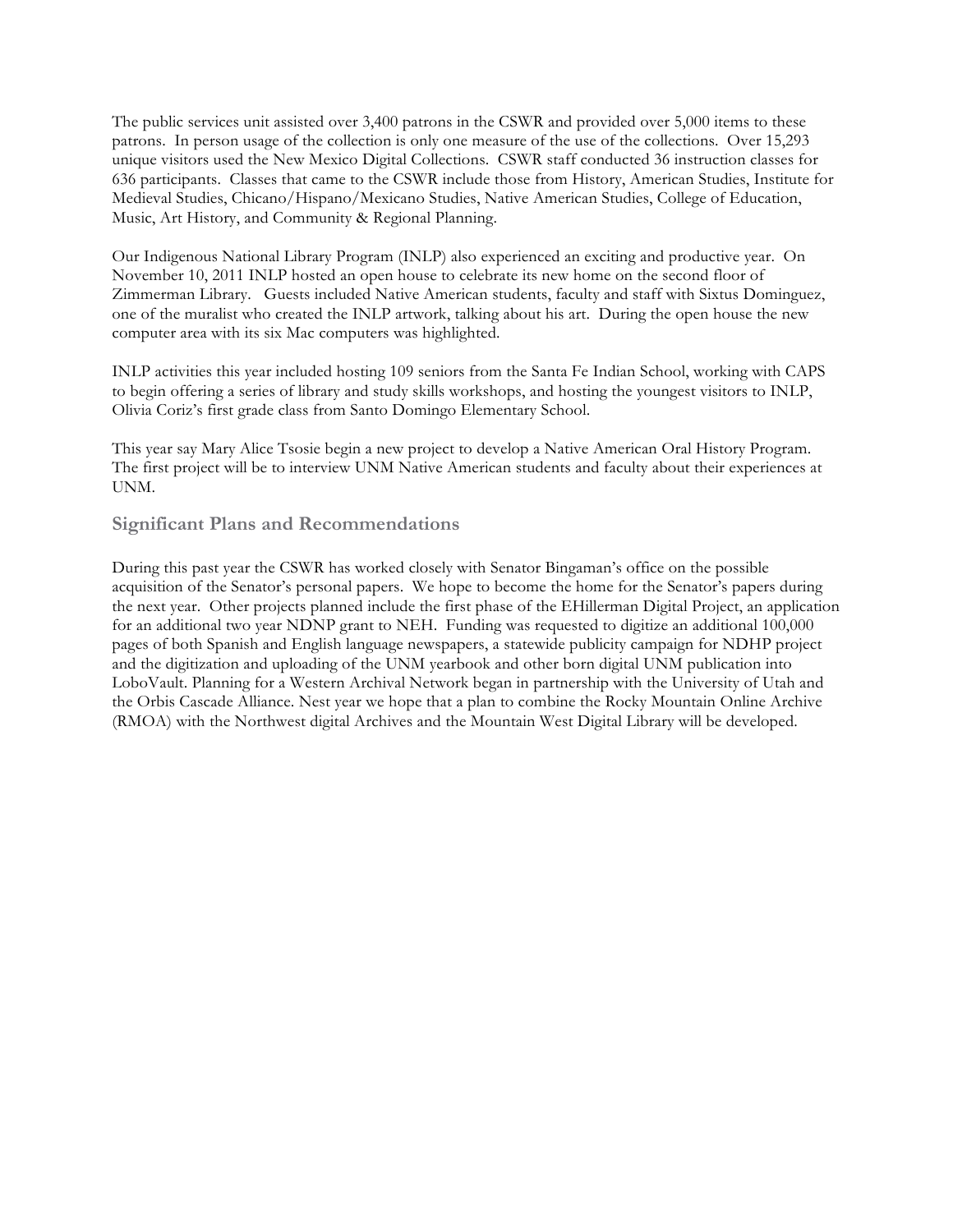## **University Libraries Active Grants 2011-2012**

Grant Name: LA-ENERGAIA: Energy Policy, Regulation, and Dialog in Latin America Agency: US Dept of Education Award Date: 10/1/2009 End Date: 10/1/2013 Amount: \$374,082

Grant Name: Western Regional Collaborative Access Tool Planning Grant Agency: Institute of Museum and Library Services Award Date: 7/1/2011 End Date: 12/31/2012 Amount: \$25,000

Grant Name: Stimulating Innovation in Cross-Disciplinary Women's Studies through Cyber Enabled Data Management Agency: National Science Foundation Award Date: 9/1/2010 End Date: 8/31/2012 Amount: \$132,221

Grant Name: Conceptualizing an Institute for Sustainable Earth and Environmental Software Agency: National Science Foundation Award Date: 1/1/2012 End Date: 12/31/2013 Amount: \$582,660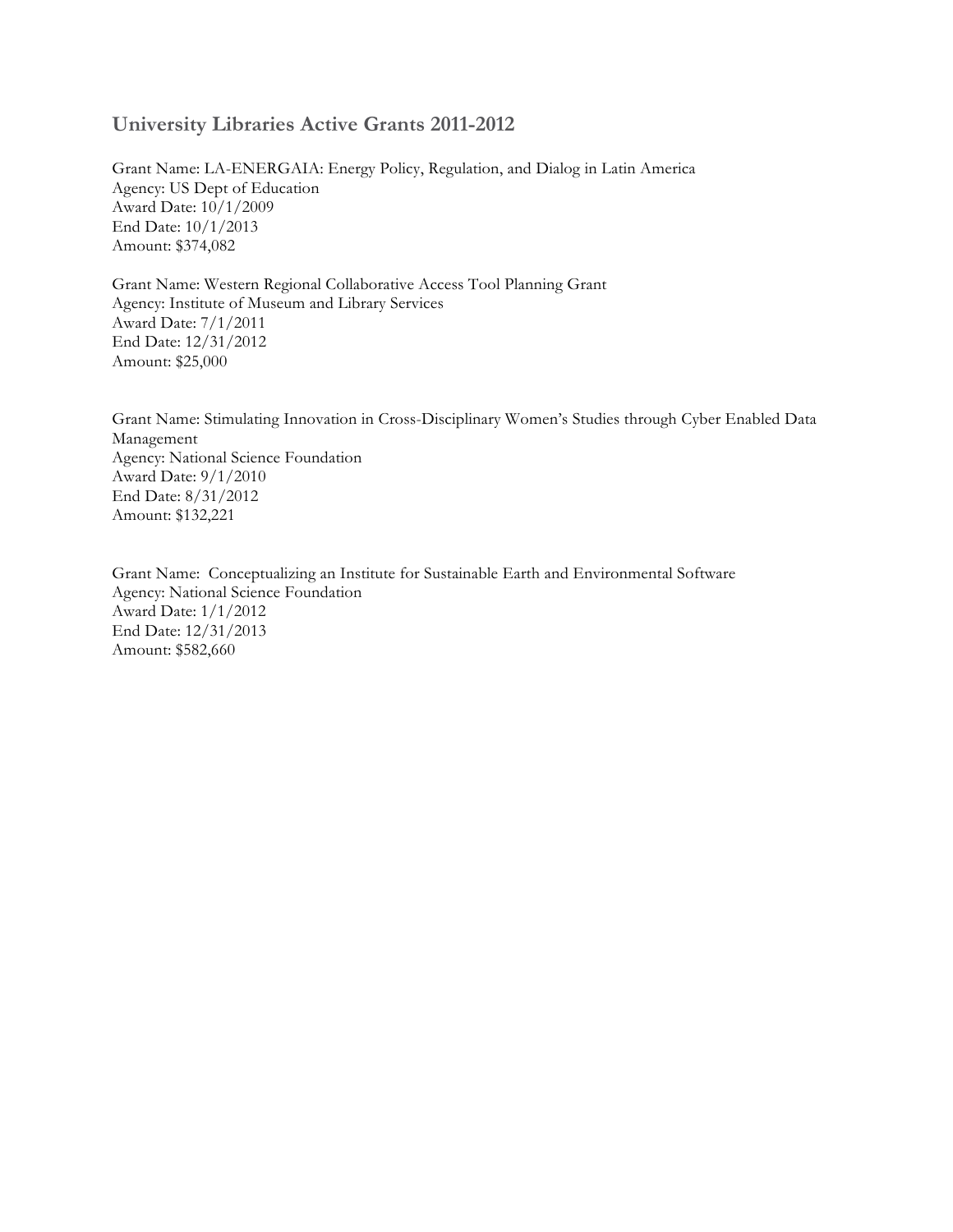## **Staff Professional Activities 2011-2012**

**Botts, Carroll**

Art History 101, "Introduction to Art.: UNM Kirtland Air Force Base, Albuquerque, NM, Fall semester, 2011.

Art History 101, "Introduction to Art.: UNM Kirtland Air Force Base, Albuquerque, NM, Spring semester, 2012.

**Bruesch, Mary**

Sept. 1, 2011: Co-taught Osher Lifelong Learning Institute class "Baroque Music Demystified"

Nov. 5-6, 2011; Jan. 21-22, 2012; April 21-22, 2012: Concert performances with Albuquerque Baroque Players

Dec. 28-29, 2011: "Brandenburg Holiday" - concert performances with Santa Fe Pro Musica

## **Pedersen, Wendy**

Panelist, "Purchasing, Selling and ProcessingComic Strips and Graphic Novels" -- 57th Seminar on the Acquisition of Latin American Library Materials in Port of Spain, Trinidad & Tobago June 18, 2012

## **Brown-Martinez, Nancy**

UNM Today article online - *Ever Wonder Who Received the First Ph.D. at UNM?*, March 2012

Guest appearance on The Gotta Dance Show, KSFR Radio Santa Fe, June 2012

New Mexico Hitchhiker, online article, *Amadeo Lucero Sings Again,* September 2011

La Cronica de Nuevo Mexico, newspaper of the NM Historical Society article, reprint of UNM Today June 2011 piece , *UNM Holds Rare Recording of State Spanish Song,* October 2011

*Southwest Archivist*, SSA article - *Rare Recording of New Mexico State Spanish Song Gets a New Life,* November 2011, Vol. 34, Issue 4

NM Hispanic Preservation League News Bulletin article, *Mrs. Benito Juarez, was* Cinco de Mayo featured story, May 2012 issue

## **McLean, Clark**

Library and Information Technology Association National Forum, St. Louis, Missouri, September/October 2011.

**Silbergleit, Beth** Reappointed to the New Mexico Historical Records Advisory Board by Governor Martinez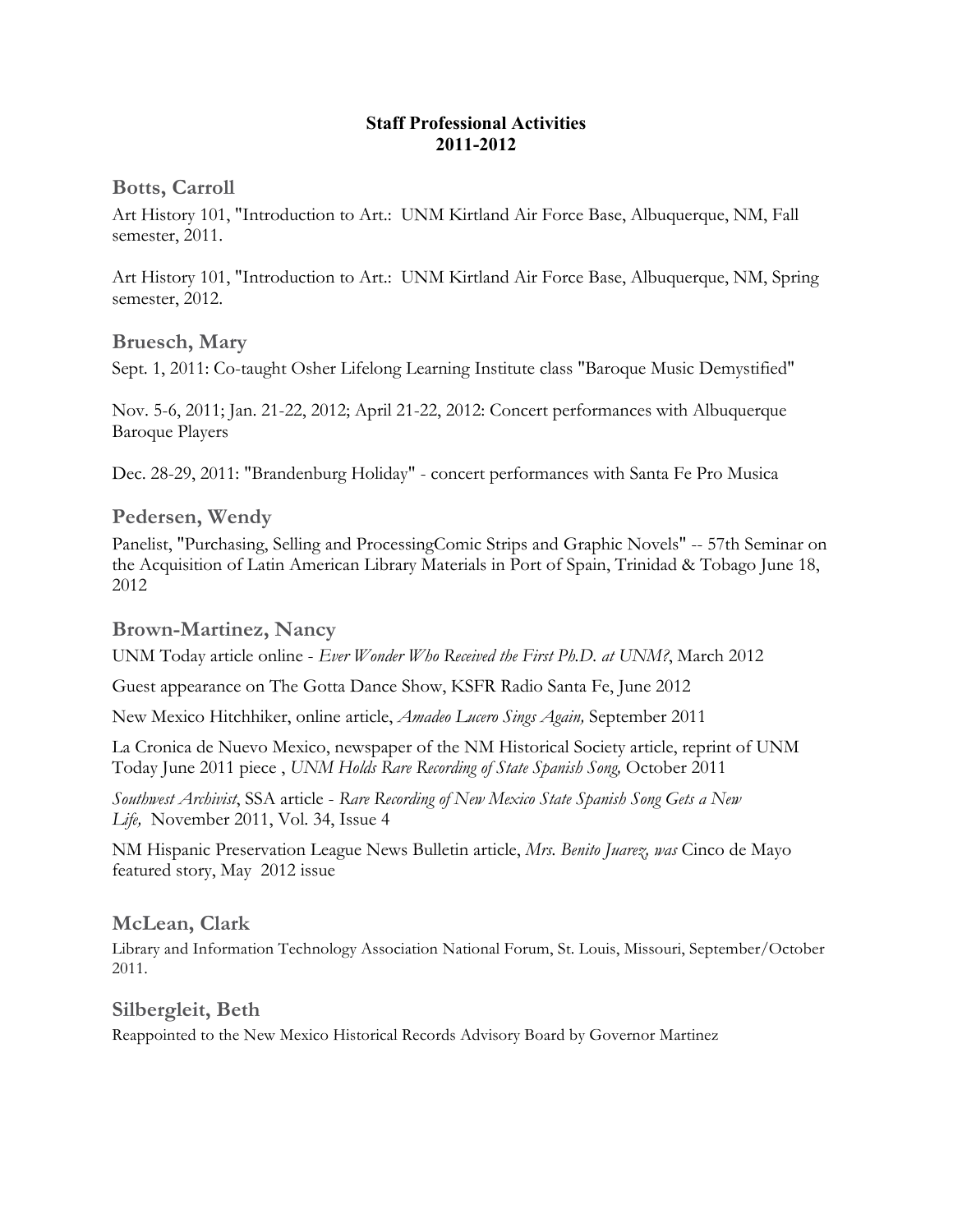## **Intellectual Contributions**

July 1, 2011 - June 30, 2012

**Aguilar, Paulita** 

#### *Refereed Journal Articles*

*Journal Article, Academic Journal (Published)* van Reenen, J., Keating, K., Aguilar, P., Schadl, S. Reference as Outreach: Meeting users where they are. *Journal of Library Administration, 51*(4), 343-358.

*Other Intellectual Contributions*

#### *Newsletter (Published)*

Aguilar, P., Keating, K., Swanback, S. *Click it, no more tic it: Online Reference Statistics.* (4th ed., vol. 7). Images, the newsletter of the VRA. http://www.slideshare.net/cdabel/by-thenumbers-click-it-no-more-tic-it

#### *Newsletter (Published)*

Aguilar, P. *The Indigenous Nations Library Program at the University of New Mexico's University Libraries.* (3rd ed., vol. 32). American Indian Libraries Newsletter.

**Awe, Susan C. (Full Professor)**

#### *Books*

*Book, Scholarly-Revised (Published)* Awe, S. (2012). *Entrepreneur's Information Sourcebook, 2nd ed.*. Santa Barbara, CA: ABC-CLIO, Libraries Unlimited.

#### *Book Chapters*

*Book, Chapter in Scholarly Book-New (Published)* Awe, S. (2011). Statistics and Demography chapter. *Guide to Reference*. Chicago, IL: ALA Publishing.

#### *Other Intellectual Contributions*

*Internet Resource (Published)* Awe, S. *Smart About Money, by the National endowment for Financial Education* (May, 2012 ed., pp. 1). Chicago, IL: Choice. www.smartaboutmoney.org

*Book Review (Published)* Awe, S. *The Encyclopedia of Cultivated Palms* (vol. November 2012). Chicago, IL: Choice.

*Book Review (Published)* Awe, S. *The Timber Press Encyclopedia of Flowering Shrubs* (17th ed., vol. 110, pp. 88). Chicago, IL: Booklist.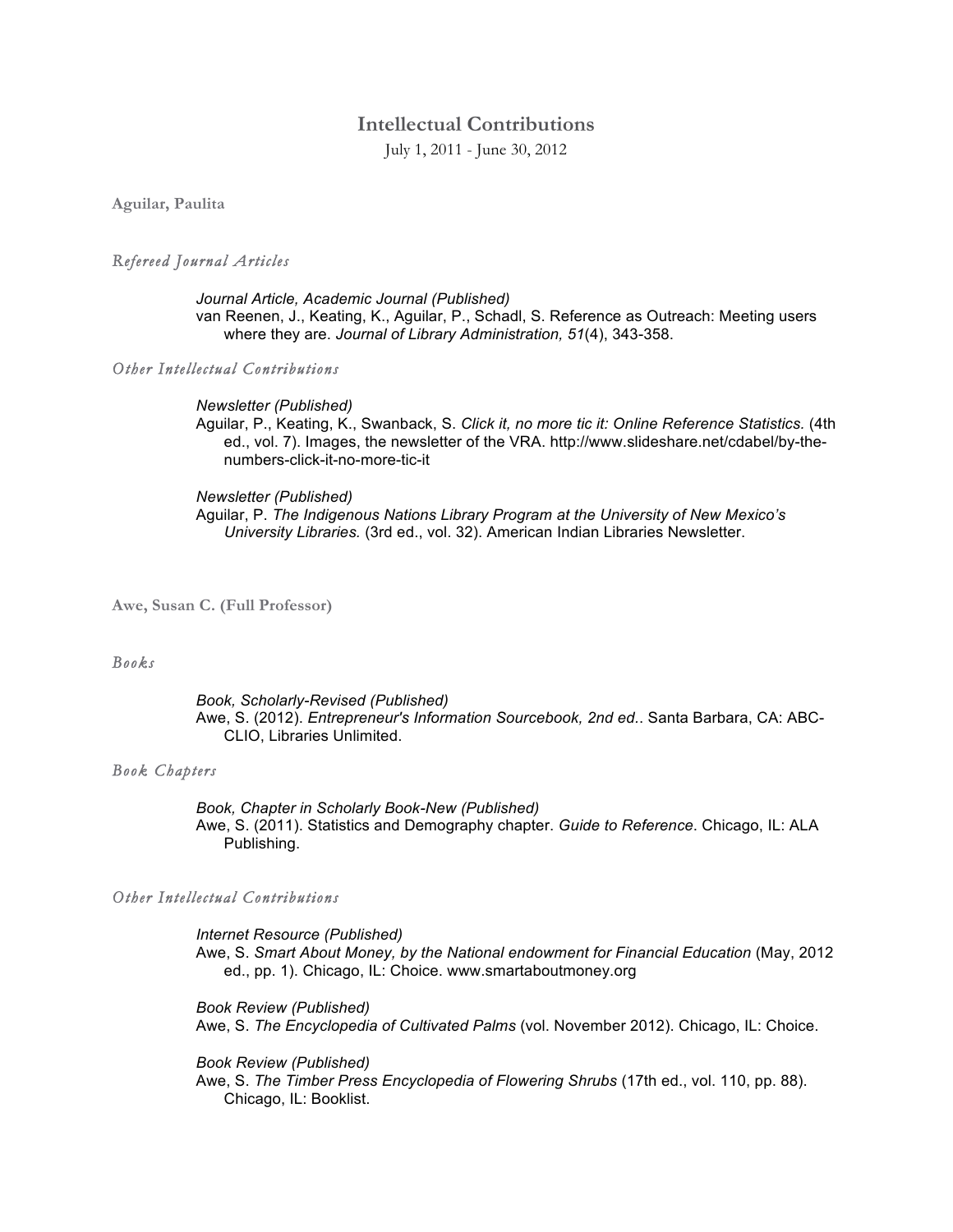*Book Review (Published)* Awe, S. (2012). *Globalization and Free Trade, 2nd ed.* (vol. June, 2012, pp. 1). Chicago, IL: Choice.

**Barkley, Daniel C. (Full Professor)**

#### *Book Chapters*

*Book, Chapter in Scholarly Book-New*  Barkley, D., Neely, T. (2011). Live and In-Person: Get Ready to Meet the Entire Library Family. *How to Stay Afloat in the Academic Job Pool*. Chicago, IL: American Library Association.

**Bedard, Martha** 

#### *Refereed Journal Articles*

*Journal Article, Academic Journal (Published)* Bedard, M., Hendrickson, D. S., Lubas, R., van Reenen, J. (2012). Library Information Technology Collaborations at the University of New Mexico. *Journal of Library Administration, 52*(2), 203-216.

#### *Conference Proceedings*

*Conference Proceeding (Published)*

van Reenen, J., Bedard, M. The e-research center: transforming a traditional science library. *Proceedings of the International Association of Scientific and Technological University Libraries, 31st Annual Conference. June 20-24, 2010*. West Lafayette, Indiana: Purdue University. http://docs.lib.purdue.edu/cgi/viewcontent.cgi?article=1005&context=iatul2010

**Bellmore, Audra** 

#### *Refereed Journal Articles*

*Journal Article, Academic Journal (Published)* Benaud, C.-L., Bellmore, A., Bordeianu, S. (2012). J. B. Jackson, Cultural Geographer: Evolution of an Archive. *Collection Building, 31*(3), 115-119.

*Journal Article, Academic Journal (Published)* Bellmore, A. (2012). "Spanish Pueblo Revival Style: Blending Native and New World Design in New Mexico". *Seminar on the Acquisition of Latin American Library Materials*.

*Journal Article, Academic Journal (Published)* Bellmore, A., Emmons, M. (2012). American Filmmakers: A Critical List of Books. *Choice, 49*(10), 1789-1797.

*Journal Article, Academic Journal (Accepted)* Bellmore, A., Emmons, M. (in press). "A Critical List of World Filmmakers and Their Works.". *To appear in Choice*.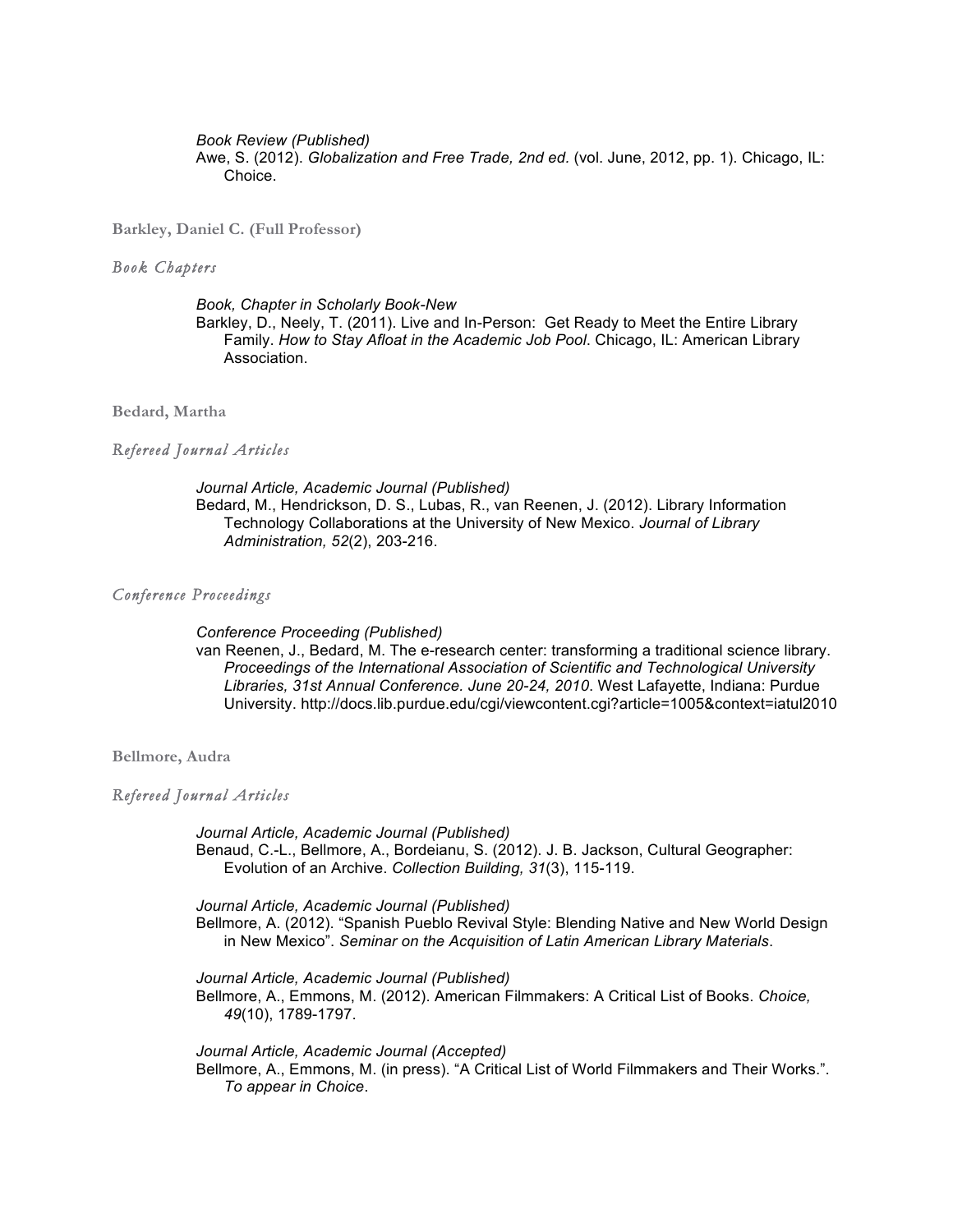*Journal Article, Academic Journal (Submitted)* Bellmore, A., Bordeianu, S., Benaud, C.-L. The J.B. Jackson Collections. *Collection Building*.

#### *Non-Refereed Journal Articles*

*Journal Article, Academic Journal (Submitted)* Bellmore, A. Documentation and Digitization: The Federal Music Project in New Mexico. *Notes: the Journal of the Music Library Association*.

**Benaud, Claire-Lise** 

#### *Refereed Journal Articles*

*Journal Article, Academic Journal (Published)* Benaud, C.-L., Bellmore, A., Bordeianu, S. (2012). J. B. Jackson, Cultural Geographer: Evolution of an Archive. *Collection Building, 31*(3), 115-119.

*Journal Article, Academic Journal (Submitted)* Bellmore, A., Bordeianu, S., Benaud, C.-L. The J.B. Jackson Collections. *Collection Building*.

#### *Conference Proceedings*

#### *Conference Proceeding (Published)*

Benaud, C.-L. (2012). Archive It Old School: Solo Collecting, Networking, and eBay. *The Future of Latin American Library Collections and Research: Contributing and Adapting to New Trends in Research Libraries* (vol. 55, pp. 67-73). Seminar on the Acquisitions of Latin American Library Materials.

#### *Conference Proceeding (Published)*

Schadl, S., Benaud, C.-L. (2012). Josep Renau's Mexican exile : political and artistic crossings. In Pamela M. Graham (Ed.), *Migrations and connections : Latin America and Europe in the Modern World : papers of the Fifty-fourth Annual Meeting of the Seminar on the Acquisition of Latin American Library Materials* (pp. 15 -30). New Orleans, LA: SALALM.

#### *Conference Proceeding (Published)*

Benaud, C.-L. (2011). General Villa and General Pershing: Digitizing the Photographic Record of their Border Pursuits. In Molly Molloy (Ed.), *Borders: Obsession, Obstacle, Open Door?* (vol. LII, pp. 135-140). Albuquerque, NM: Seminar on the Acquisitions of Latin American Library Materials.

#### *Conference Proceeding (Submitted)*

Schadl, S., Benaud, C.-L. *ASARO: Claiming Space in Digital Objects and Social Networks*. SALALM.

## *Other Intellectual Contributions*

*Regular Column in Journal or Newspaper (Published)* Benaud, C.-L. (2011). SALALM 56, Seminar on the Acquisition of Latin American Library Materials, May 28-June 1, 2011, Philadelphia, 2011. *Against the Grain, v. 23*(no. 5), 82.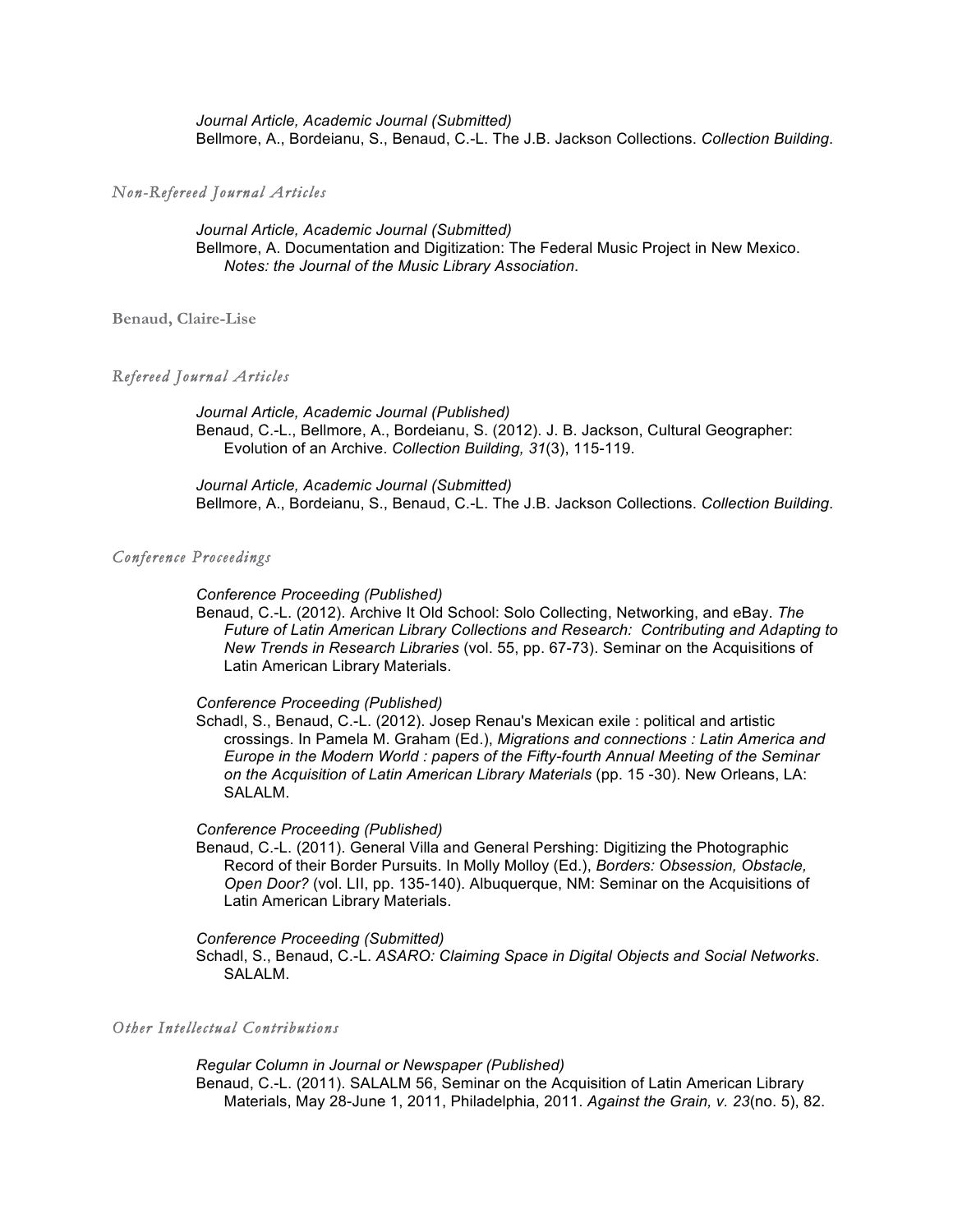**Benedict, Karl K.** 

#### *Refereed Journal Articles*

*Journal Article, Academic Journal (Published)* Quinn, T., Benedict, K., Dickey, J. (2012). Ligia Grischa: A successful Swiss colony on the Dakota Territory frontier. *Great Plains Quarterly, 32*(4), 247-60. unl.edu/plains/publications/GPQ/gpq.shtml

**Benedict, Karl K.** 

- Benedict, Karl (Author & Presenter), Fourth annual EPSCoR Tri-State Consortium Meeting, "New Mexico Resources for Data Sharing and Collaboration," EPSCoR Tri-State Consortium, Sun Valley, ID. (April 2012).
- Benedict, Karl (Author & Presenter), Scott, Soren (Author), Fourth annual EPSCoR Tri-State Consortium Meeting, "Visualization of Observational Data in Google Earth," EPSCoR Tri-State Consortium, Sun Valley, ID. (April 2012).
- Benedict, Karl (Author & Presenter), Gollberg, Gregory (Author), Sheneman, Luke (Author), Dascalu, Sergiu (Author), American Geophysical Union Fall Meeting, "Coordinated Earth Science Data Replication Enabled Through ISO Metadata, Version Control, and Web Services," AGU, San Francisco, CA. (December 2011).
- Goodrich, David C (Author & Presenter), Brookshire, David (Author), Broadbent, Craig (Author), Dixon, Mark D (Author), Brand, L. Arriana (Author), Thacher, Jennifer (Author), Benedict, Karl (Author), Lansey, Kevin E (Author), Strombert, Juliet C (Author), Stewart, Steven (Author), McIntosh, Molly (Author), American Geophysical Union Fall Meeting, "Coupled hydrological, ecological, decision and economic models for monetary valuation of riparian ecosystem services," AGU, San Francisco, CA. (December 2011).
- Hudspeth, William (Author & Presenter), Benedict, Karl (Author), Gleasner, Laura (Author), Sanchez-Silva, Renzo (Author), American Geophysical Union Fall Meeting, "New Mexico EPSCoR – Challenges of Integrating Diverse Water- Related Climate Data Into an Interoperable Geospatial Infrastructure," AGU, San Francisco, CA. (December 2011).
- Kempler, Steven (Author & Presenter), Benedict, Karl (Author), Ceccato, Peitro (Author), Golden, Meredith (Author), Maxwell, Susan (Author), Morain, Stanley (Author), Soebiyanto, Radina (Author), Tong, Daniel (Author), American Geophysical Union Fall Meeting, "The Increasing Use of Remote Sensing Data in Studying the Climatological Impacts on Public Health," AGU, San Francisco, CA. (December 2011).
- Huang, Qunying (Author & Presenter), Yang, Chaowei (Author), Benedict, Karl (Author), American Geophysical Union Fall Meeting, "Utilizing High Performance Computing and Loosely-Coupled Nested Models to Enable the Computability of Dust Storm Forecasting," AGU, San Francisco, CA. (December 2011).
- Patel, Jigarkumar (Author & Presenter), Dascalu, Sergiu (Author), Harris, Frederick C (Author), Benedict, Karl (Author), Gollberg, Gregory (Author), Sheneman, Luke (Author), American Geophysical Union Fall Meeting, "Web-based Toolkit for Dynamic Generation of Data Processors," AGU, San Francisco, CA. (December 2011).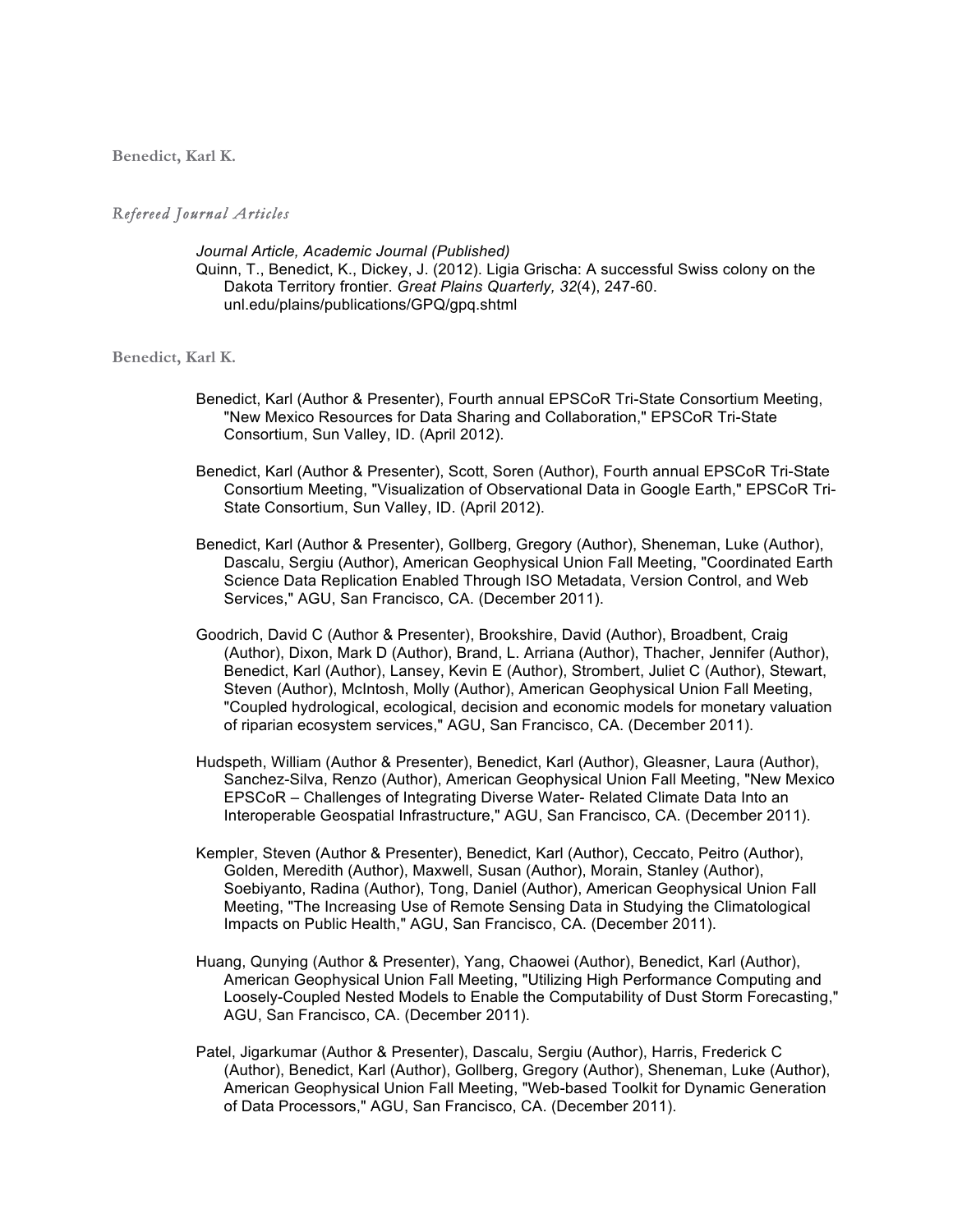**Bordeianu, Sever M.** 

#### *Book Chapters*

*Book, Chapter in Scholarly Book-New (Published)* Bordeianu, S., Lubas, R. (2011). Collaborating with other Library Departments. *Practical Strategies for Cataloging Departments*.

#### *Refereed Journal Articles*

*Journal Article, Academic Journal (Published)* Benaud, C.-L., Bellmore, A., Bordeianu, S. (2012). J. B. Jackson, Cultural Geographer: Evolution of an Archive. *Collection Building, 31*(3), 115-119.

*Journal Article, Academic Journal (Submitted)* Bellmore, A., Bordeianu, S., Benaud, C.-L. The J.B. Jackson Collections. *Collection Building*.

### *Non-Refereed Journal Articles*

*Journal Article, Academic Journal (Published)* Bordeianu, S., Wilkinson, F. Merging the Acquisitons and Serials Departments at the University of New Mexico. *Library Acquisitions Practice & Theory, 22*(3), 259-270.

*Journal Article, Academic Journal* 

Bordeianu, S., Dennis, N. K. Planning for the Implementation of a Web\_based OPAC. *Library HI Tech*(59), 159-171.

**Comerford, Kevin J. (Assistant Professor)**

#### *Book Chapters*

#### *Book, Chapter in Scholarly Book-New (Published)*

Jackson, A. S., Comerford, K., Schadl, S., Lubas, R. (2012). Discovering our library's resources: Vendor tools vs. in-house tools. In Mary P. Popp and Diane Dallis (Ed.), *Planning and Implementing Resource Discovery Tools in Academic Libraries* (pp. 338- 350). Information Science Reference.

*Book, Chapter in Scholarly Book-New (Accepted)*

van Reenen, J., Comerford, K. (in press). Research Centers, Collaborative Data Initiatives and Centers of Excellence: Extending and Applying Interdisciplinary Research and the Role of the Library. In Daniel Mack, Craig Gibson (Ed.), *Interdisciplinarity and Academic Libraries*. Chicago, IL: Association of College and Resource Libraries. http://www.ala.org/acrl/publications

**Dennis, Nancy K. (Associate Professor)**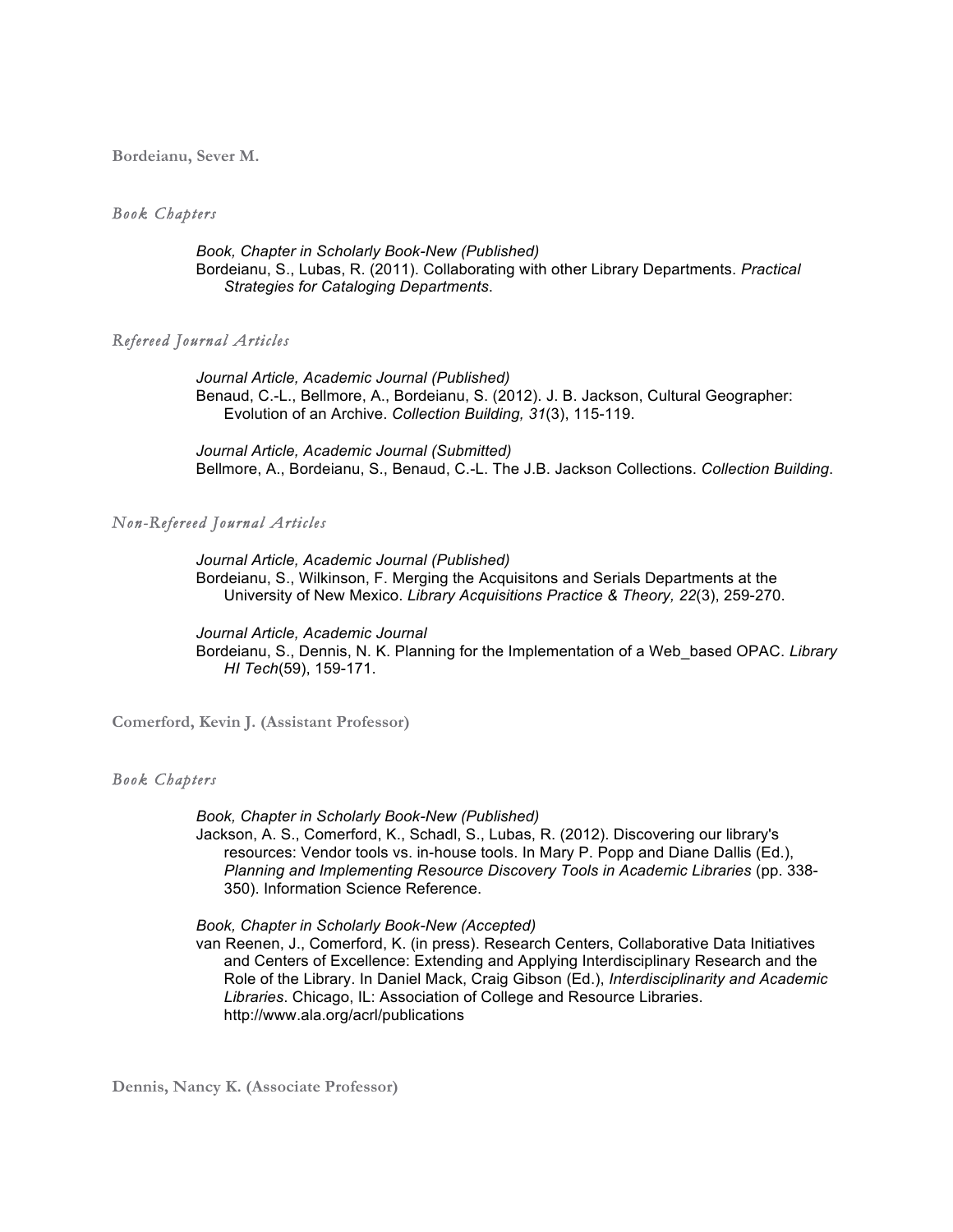*Non-Refereed Journal Articles*

*Journal Article, Academic Journal* 

Bordeianu, S., Dennis, N. K. Planning for the Implementation of a Web\_based OPAC. *Library HI Tech*(59), 159-171.

**Desai, Christina M.** 

*Refereed Journal Articles*

*Journal Article, Academic Journal (Published)* Desai, C. M., Daniels, E., Welch, I., Sung, Y. K. A dozen great books: Dealing with disaster: Ways of coping, healing, and fighting back. *Journal of Children's Literature, 36*(2), 80-84.

*Journal Article, Academic Journal (Published)* Desai, C. M. (2011). The world as presented to U.S. children: Building bridges or confirming expectations? *Bookbird, 49*(1), 41-50. http://muse.jhu.edu/journals/bookbird/v049/49.1.ommundsen.html

**Emmons, Mark (Associate Professor)**

#### *Book Chapters*

*Book, Chapter in Scholarly Book-Revised (Published)* Emmons, M. (2012). Film. In Anne Doherty (Ed.), *RCL: Resources for College Libraries*. Chicago, IL: American Library Association.

*Book, Chapter in Scholarly Book-Revised (Published)* Emmons, M. (2011). Film. In Anne Doherty (Ed.), *RCL: Resources for College Libraries*. Chicago, IL: American Library Association.

*Book, Chapter in Non-Scholarly Book-Revised (Accepted)*

Emmons, M., Ragains, P. (in press). Setting the Stage for Information Literacy Education. In Patrick Ragains (Ed.), *Information Literacy Instruction that Works: A Guide to Teaching by Discipline and Student Population*. Pittsburgh, PA: Neal-Schuman Publishers.

*Book, Chapter in Non-Scholarly Book-Revised (Accepted)*

Emmons, M. (in press). Tailoring Instruction for College and University Freshmen. In Patrick Ragains (Ed.), *Information Literacy Instruction that Works: A Guide to Teaching by Discipline and Student Population*. Pittsburgh, PA: Neal-Schuman Publishers.

### *Refereed Journal Articles*

*Journal Article, Academic Journal (Published)* Bellmore, A., Emmons, M. (2012). American Filmmakers: A Critical List of Books. *Choice, 49*(10), 1789-1797.

*Journal Article, Academic Journal (Accepted)* Bellmore, A., Emmons, M. (in press). "A Critical List of World Filmmakers and Their Works.". *To appear in Choice*.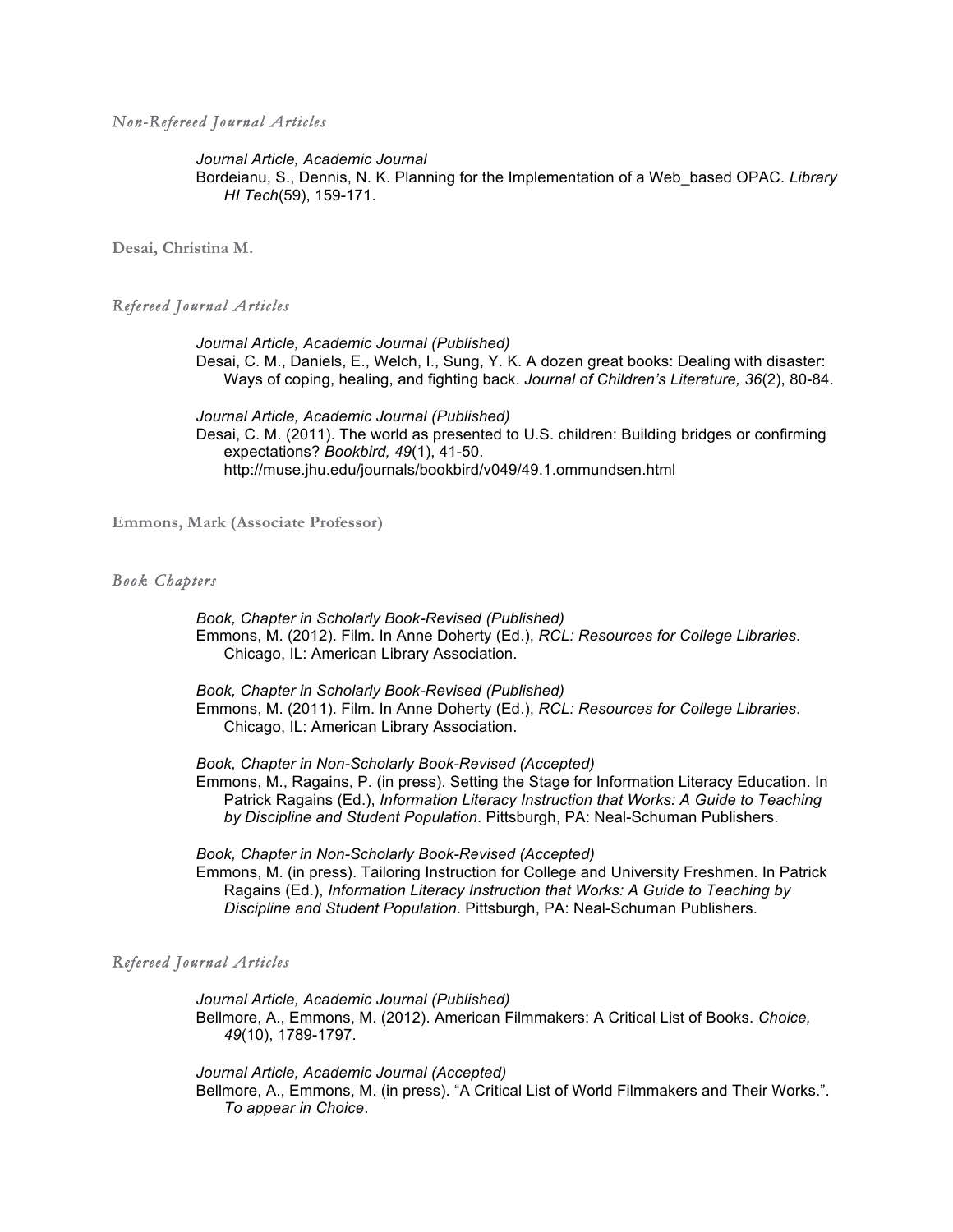*Non-Refereed Journal Articles*

*Journal Article, Professional Journal (Published)* Emmons, M., Martin, W., Botts, C., Amundson, C. (2011). Engaging Sources: Information Literacy and the Freshman Research Paper, Part 2. *LOEX Quarterly, 37*(2), 8-10.

**Harris, Steven R.** 

#### *Non-Refereed Journal Articles*

*Journal Article, Professional Journal (Published)* Harris, S. (2011). Mortgaging Our Future on Ownership, or, the Pleasures of Renting. *Against the Grain, 23*(4), 28-32

**Jackson, Amy S. (Assistant Professor)**

#### *Book Chapters*

*Book, Chapter in Scholarly Book-New (Published)*

Jackson, A. S., Comerford, K., Schadl, S., Lubas, R. (2012). Discovering our library's resources: Vendor tools vs. in-house tools. In Mary P. Popp and Diane Dallis (Ed.), *Planning and Implementing Resource Discovery Tools in Academic Libraries* (pp. 338- 350). Information Science Reference.

*Book, Chapter in Scholarly Book-New (Published)*

Jackson, A. S. (2011). Moving Ahead with Metadata: Adding Value Through Grant-Funded Projects. In Rebecca L. Lubas (Ed.), *Practical Strategies for Cataloging Departments* (pp. 95-105). Westport, CT: Libraries Unlimited.

*Book, Chapter in Scholarly Book-New (Accepted)* Jackson, A. S. (2012). Library and Information Science. In Cheryl LaGuardia (Ed.), *Magazines for Libraries* (21st ed.). New Providence, NJ: Bowker.

*Book, Chapter in Scholarly Book-New (Submitted)*

Shelley, A., Jackson, A. S. Understanding Your Role in the New Scholarly Publishing Landscape. In Jane Monson (Ed.), *Jump Start Your Career as a Digital Librarian: a LITA Guide*. New York, NY: Neal-Schuman.

*Conference Proceedings*

*Conference Proceeding (Published)*

Lubas, R., Schneider, I., Jackson, A. S. (2011). *Metadata training in New Mexico: A case study*. Austin, TX: Texas Digital Repository. repositories.lib.utexas.edu/handle/2152/13297

*Other Intellectual Contributions*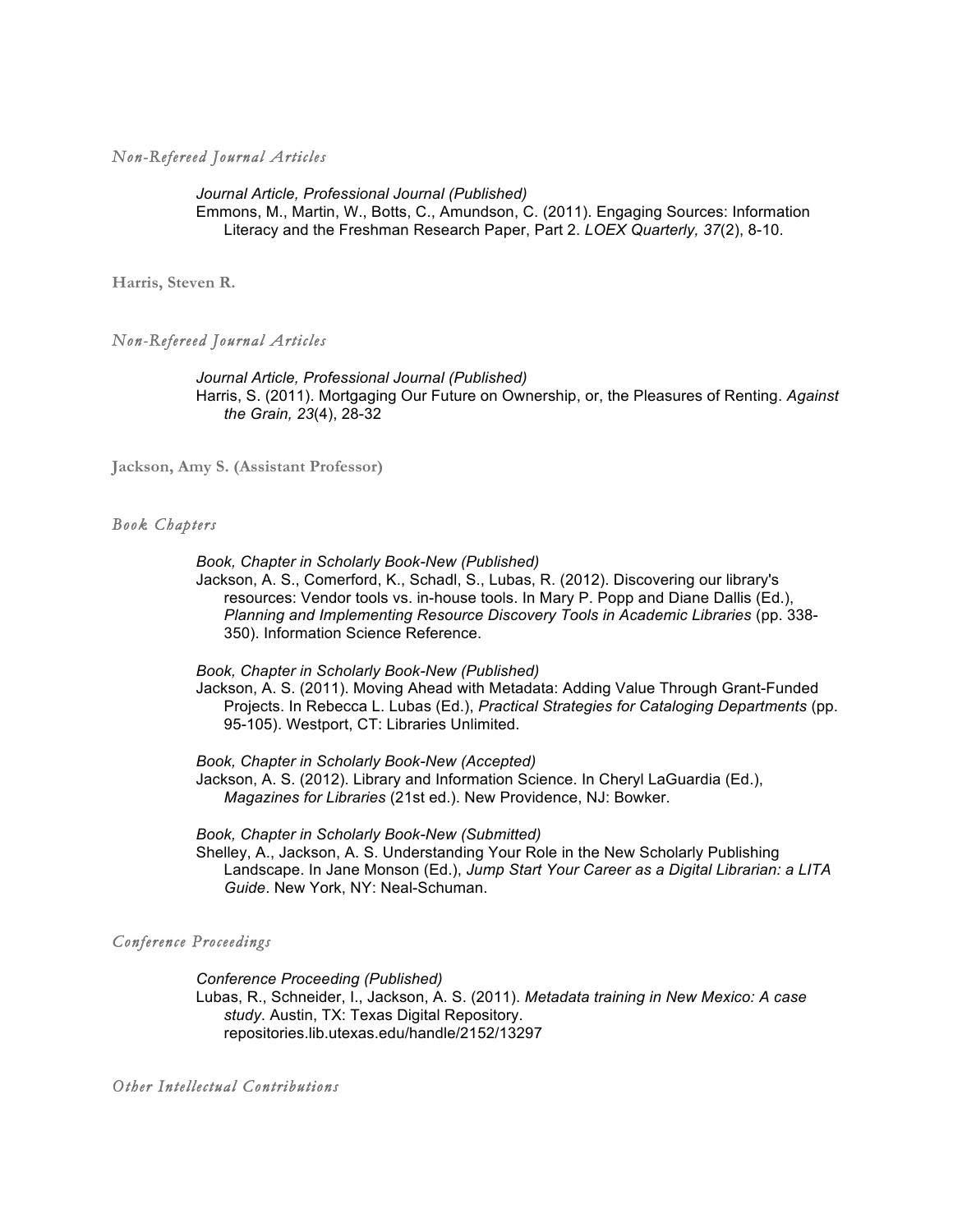*Newsletter (Published)*

Jackson, A. S. (2011). *ALCTS 101* (3rd ed., vol. 22). ALCTS Newsletter Online. www.ala.org/ala/mgrps/divs/alcts/resources/ano/v22/n3/event/progs.cfm

*Newsletter (Published)*

Jackson, A. S. (2011). *My ALCTS Experience: Amy Jackson* (3rd ed., vol. 22). ALCTS Newsletter Online. www.ala.org/ala/mgrps/divs/alcts/resources/ano/v22/n3/feat/index.cfm

*Book Review (Published)*

Jackson, A. S. (2011). *Review of Digital Forensics and Born-Digital Content in Cultural Heritage Collections* (4th ed., vol. 55). Library Resources and Technical Services.

**Jeffcoat Phillips, Holly (Senior Lecturer)**

### *Book Chapters*

*Book, Chapter in Scholarly Book-New (Published)* Phillips, H. (2011). Sociobiology. In Laurie L. Thompson, Mori L. Higa, Esther Carrigan, and Rajia Tobia (Ed.), *Medical Library Association's Guide to Authoritative Information in the Health Sciences* (pp. Section 26.9). New York: Neal-Schuman Publishers.

#### *Refereed Journal Articles*

*Journal Article, Academic Journal (Published)* Eldredge, J. D., Kroth, P. J., Phillips, H. (2011). The Translational Sciences: a Rare Open Access Opportunity. *Journal of the Medical Library Association, 99*(3), 193-195.

**Keating, Kathleen J.** 

#### *Refereed Journal Articles*

*Journal Article, Academic Journal (Published)* van Reenen, J., Keating, K., Aguilar, P., Schadl, S. Reference as Outreach: Meeting users where they are. *Journal of Library Administration, 51*(4), 343-358.

*Journal Article, Academic Journal (Published)* Aguilar, P., Keating, K., Schadl, S., van Reenen, J. (2011). Reference as outreach: Meeting users where they are. *Journal of Library Administration, 51*(4), 1-16.

*Other Intellectual Contributions*

#### *Newsletter (Published)*

Aguilar, P., Keating, K., Swanback, S. *Click it, no more tic it: Online Reference Statistics.* (4th ed., vol. 7). Images, the newsletter of the VRA. http://www.slideshare.net/cdabel/by-thenumbers-click-it-no-more-tic-it

**Lubas, Rebecca**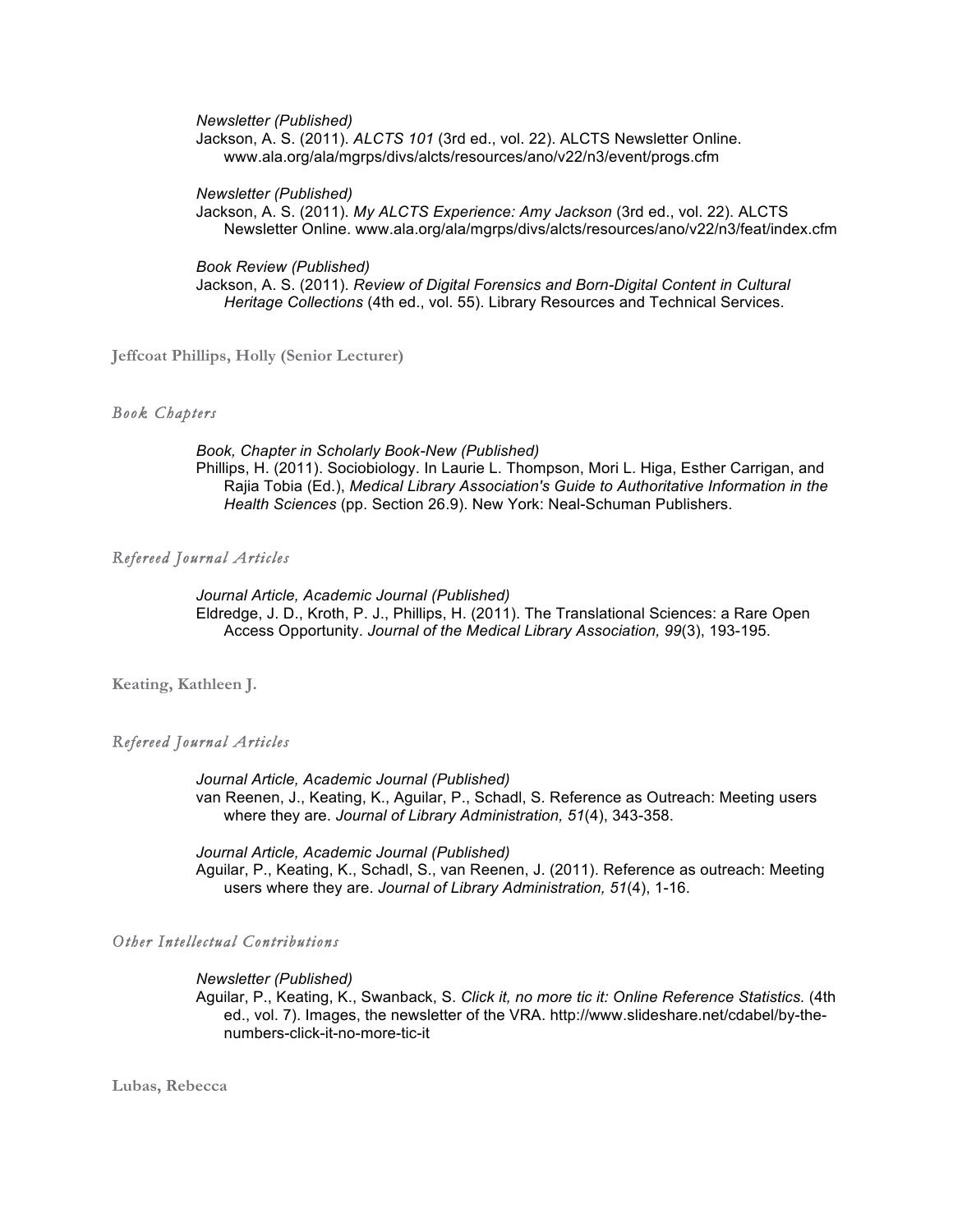#### *Book Chapters*

*Book, Chapter in Scholarly Book-Revised (Published)*

Lubas, R. (2012). Defining Best Practices in Electronic Thesis and Dissertation Metadata. In Jung-Ran Park (Ed.), *Metadata Best Practices and Guidelines: Current Implementation and Future Trends* (pp. 86-97). London: Routledge.

*Book, Chapter in Scholarly Book-New (Published)*

Jackson, A. S., Comerford, K., Schadl, S., Lubas, R. (2012). Discovering our library's resources: Vendor tools vs. in-house tools. In Mary P. Popp and Diane Dallis (Ed.), *Planning and Implementing Resource Discovery Tools in Academic Libraries* (pp. 338- 350). Information Science Reference.

*Book, Chapter in Scholarly Book-New (Published)* Bordeianu, S., Lubas, R. (2011). Collaborating with other Library Departments. *Practical Strategies for Cataloging Departments*.

#### *Refereed Journal Articles*

*Journal Article, Professional Journal (Published)* Lubas, R. (2011). Boot Camp for the 21st Century Metadata Manager. *Technical Services Quaterly, 28*(3), 335-339.

#### *Non-Refereed Journal Articles*

*Journal Article, Academic Journal (Published)* Bedard, M., Hendrickson, D. S., Lubas, R., van Reenen, J. (2012). Library Information Technology Collaborations at the University of New Mexico. *Journal of Library Administration, 52*(2), 203-216.

#### *Conference Proceedings*

*Conference Proceeding (Published)*

Lubas, R., Schneider, I., Jackson, A. S. (2011). *Metadata training in New Mexico: A case study*. Austin, TX: Texas Digital Repository. repositories.lib.utexas.edu/handle/2152/13297

**Michener, William K.** 

#### *Book Chapters*

*Book, Chapter in Scholarly Book-New (Published)*

Michener, W., Kjerfve, B. North lnlet, South Carolina. In Greenland, D (Ed.), *The Climates of the Long Term Ecological Research Sites. Occasional Paper 44* (pp. 56-60). Bolder, Colorado: Institute of Arctic and Alpine Research, University of Colorado.

*Book, Chapter in Scholarly Book-New (Published)*

Treloar, A., Choudhury, G.S., Michener, W. (2012). Contrasting national research data strategies: Australia and the United States. In Pryor, G. (Ed.), *Managing Research Data* (pp. Pages 173-203). London: Facet Publishing.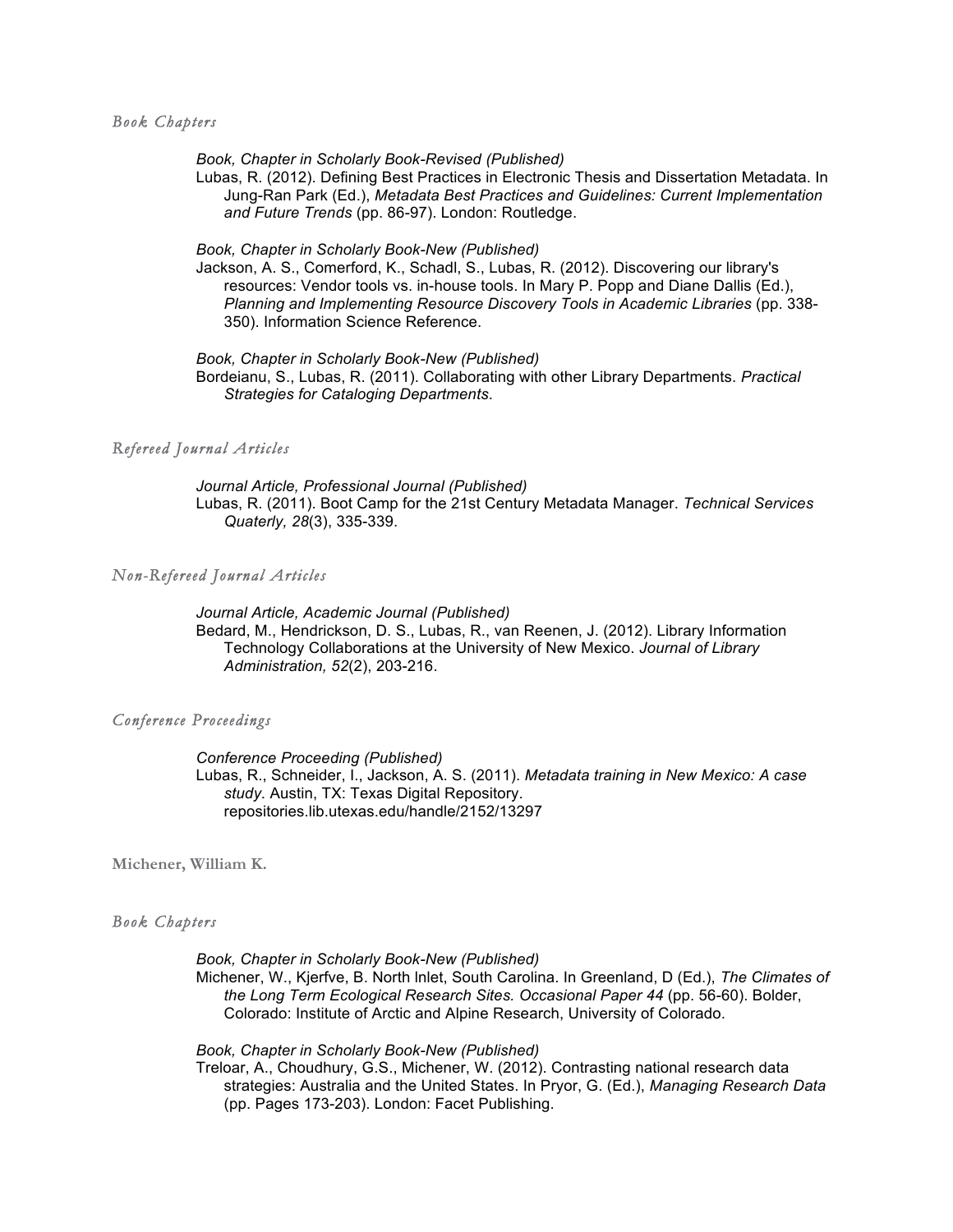*Book, Chapter in Scholarly Book-New (Published)*

Strasser, C., Cook, R., Michener, W., Budden, A., Koskela, R. (2011). Promoting data stewardship through best practices. In M.B. Jones, C. Gries (Ed.), *Proceedings of the Environmental information Management Conference 2011 (EIM 2011)* (pp. 126-131). Santa Barbara, California: University of California, Santa Barbara.

#### *Refereed Journal Articles*

*Journal Article, Academic Journal (Published)* Michener, W., Jones, M. B. (2012). Ecoinformatics: supporting ecology as a data-intensive science. *Trends in Ecology & Evolution, 27*, 85-93.

*Journal Article, Academic Journal (Published)* Bendix, J., Nieschulze, J., Michener, W. (2012). Data platforms in integrative biodiversity research. *Ecological Informatics, 11*, 1-4.

#### *Non-Refereed Journal Articles*

*Journal Article, Academic Journal (Published)* Michener, W., Porter, J., Servilla, M., Vanderbilt, K. (2011). Long term ecological research and information management. *Ecological Informatics*, 13-24.

#### *Journal Article, Academic Journal (Accepted)*

Littauer, R., Ram, K., Ludaescher, B., Michener, W., Koskela, R. (in press). Trends in use of scientific workflows: insights from a public repository and guidelines for best practices. *To appear in International Journal of Digital Curation*.

#### *Conference Proceedings*

*Conference Proceeding (Published)* Michener, W. (2011). *Data Governance Workshop*. Hotel Palomar, Arlington, VA.:.

*Conference Proceeding (Published)*

Michener, W. (2011). *New Mexico State EPSCoR Project Education, Outreach, and Workforce Development Planning Meeting*. UNM Continuing Education, Albuquerque, NM:.

#### *Conference Proceeding (Published)*

Michener, W. (2011). *New Mexico EPSCoR External Advisory Committee Meeting*. Inn and Spa at Loretto, Santa Fe, NM:.

*Conference Proceeding* 

Michener, W. (2011). *DataONE-ILAMB Working Group: Exploration, Visualization, and Analysis*. Santa Barbara, California: National Center for Ecological Analysis and Synthesis, University of California Santa Barbara.

*Conference Proceeding* 

Michener, W. (2011). *DataONE All Hands Meeting*. Tamaya Resort, Bernalillo, NM:.

*Conference Proceeding*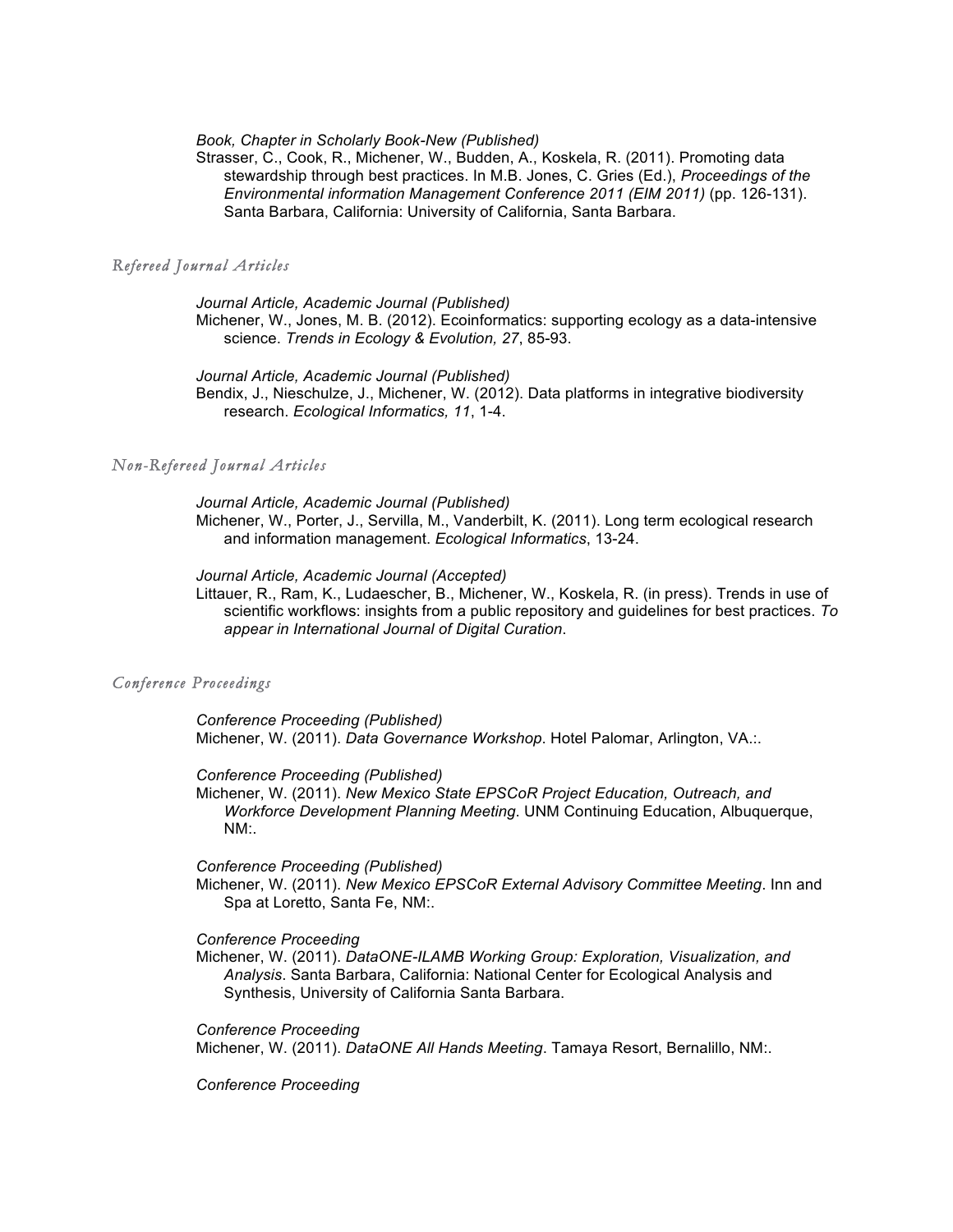Michener, W. (2011). *New Mexico EPSCoR All Hands Meeting*. Science and Technology Park, Albuquerque, NM:.

#### *Conference Proceeding*

Michener, W. (2011). *Environmental Information Management Conference 2011*. Santa Barbara, CA:.

#### *Conference Proceeding*

Michener, W. (2011). *New Mexico State EPSCoR Project Science Planning Meeting*. Socorro, NM: New Mexico Tech.

#### *Other Intellectual Contributions*

#### *Newsletter (Published)*

Michener, W. *Message from the DataONE Project Director* (vol. 1, pp. 1). DataONE News.

#### *Technical Report (Published)*

Alter, G., Michener, W. (2011). *. Strategies for sustainability of biological infrastructure: Workshop report* (pp. 14). Washington, DC: Ecological Society of America.

#### *Technical Report (Published)*

Michener, W. (2011). *Data and visualization* (pp. 34). Washington, DC: National Science Foundation.

#### *Technical Report (Published)*

Michener, W. (2011). *Organization of Tropical Studies Science Advisory Committee Meeting: Report of a Meeting held March 8-9, 2011 at La Selva Biological Station, Costa Rica.* (pp. 18). Organization of Tropical Studies Science Advisory Committee Meeting: Report of a Meeting held March 8-9, 2011 at La Selva Biological Station, Costa Rica..

#### *(Published)*

Michener, W. (2011). *22nd National NSF EPSCoR Conference*. Coeur d'Alene, Idaho:.

### *(Published)*

Michener, W. (2011). *Meeting for Representatives of State EPSCoR Committees from Idaho, Nevada, and New Mexico*. Coeur d'Alene, Idaho:.

#### *(Published)*

Michener, W. (2011). *EPSCoR 2012 Track 1 Science Planning Workshop*. Science and Technology Park, Albuquerque, NM:.

#### *Magazine/Trade Publication (Submitted)*

Michener, W. *Five new paradigms for science and an introduction to DataONE*. Educause.

Michener, W. (2011). *DataONE Review*. Washington, DC: National Science Foundation.

- Michener, W. (2011). *Organization of Tropical Studies Science Advisory Committee Meeting: Report of a Meeting held March 8-9, 2011 at La Selva Biological Station, Costa Rica.*. La Selva Biological Stations, Costa Rica:.
- Michener, W. (2011). *DataONE Users Group Inaugural Meeting*. Holiday Inn Mart Plaza, Chicago, IL:.

Michener, W. (2011). *AAAS Review of New Mexico EPSCoR*. Albuquerque, NM:.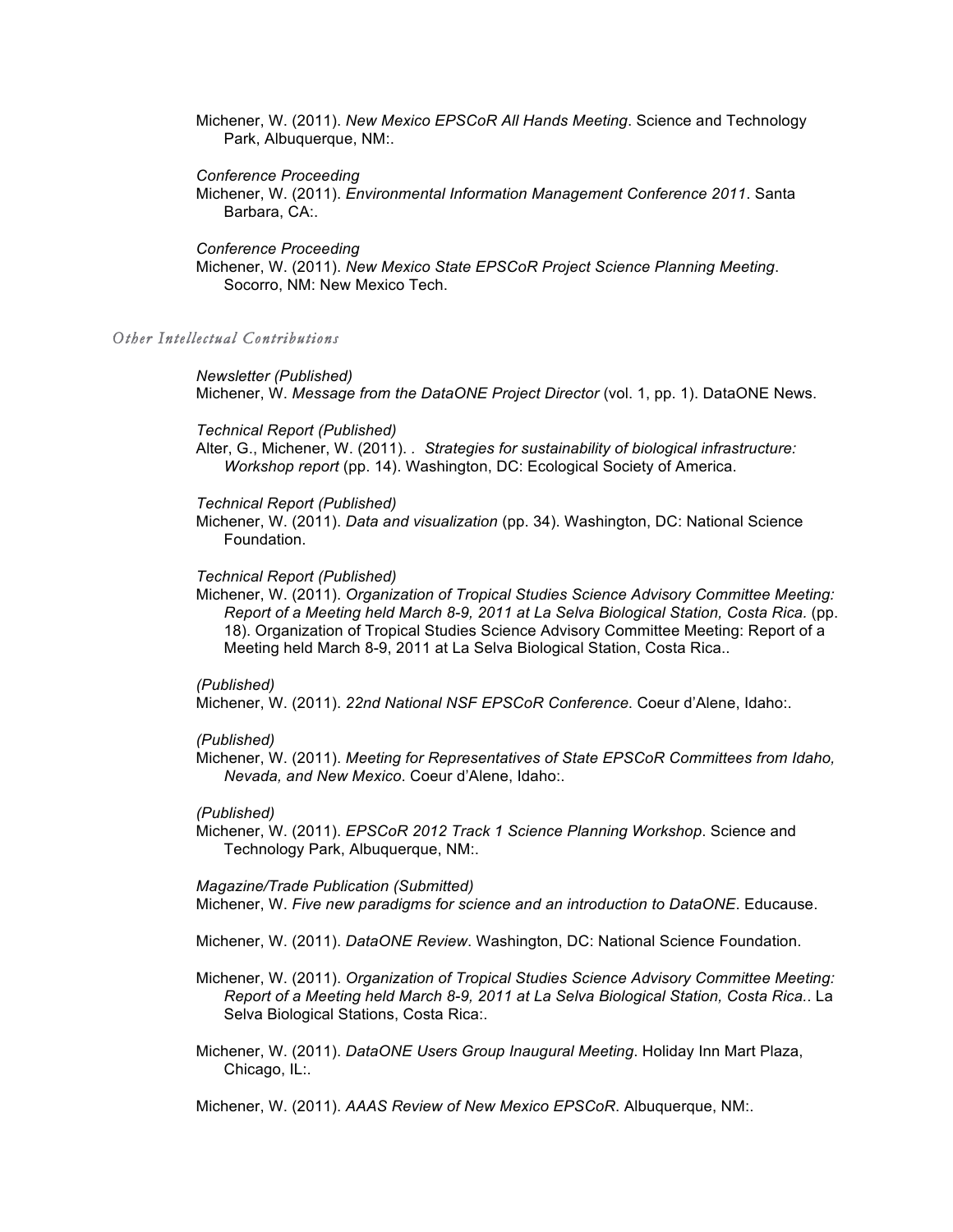*Cited Research* 

- Michener, W. (2011). *New Mexico EPSCoR Intra- and Intercampus Connectivity Meeting*. Crownpoint, NM:.
- Michener, W. (2011). *New Mexico State EPSCoR Committee Meeting*. New Mexico Museum of Natural History and Science, Albuquerque, NM:.
- Michener, W. (2011). Best Practices for Managing Data Workshop. *Organization of Biological Field Stations Annual Meeting*. Bodega Bay Marine Laboratory, Bodega Bay, CA:.
- Michener, W. (2011). *DataONE Sustainability and Governance Working Group Meeting*. Oak Ridge, TN:.
- Michener, W. (2011). *Reverse Site Visit for NSF Research Infrastructure Improvement Track 1 Award*. Washington, DC: National Science Foundation.
- Michener, W. (2011). *Special Session 3: Creating Effective Data Management Plans for ecological Research*. Austin, TX: Ecological Society of America.
- Michener, W. (2011). *Workshop 17: How to Manage Ecological Data for Effective Use and Re-use: A Workshop for Early Career Scientists*. Austin TX: Ecological Society of America Annual Meeting.

**Neely, Teresa Y.** 

#### *Books*

*Book, Scholarly-New (Submitted)* Neely, T. *Deconstructing 2Pac: The Lyrical Poetry of Tupac A. Shakur*. Lanham, MD: Scarecrow Press.

#### *Book Chapters*

*Book, Chapter in Scholarly Book-New*  Barkley, D., Neely, T. (2011). Live and In-Person: Get Ready to Meet the Entire Library Family. *How to Stay Afloat in the Academic Job Pool*. Chicago, IL: American Library Association.

**Olendorf Ph.D., Robert (Assistant Professor)**

#### *Refereed Journal Articles*

*Journal Article, Academic Journal (Published)* Olendorf, R., McDonough, J. (2011). Saving Second Life:Issues in Archiving a Complex, Multi-User Virtual World. *International Journal of Digital Curation, 6*(2).

*Journal Article, Academic Journal (Published)* Olendorf, R., Koch, S. Beyond the Low Hanging Fruit. Curation and Archiving of Complex Data. *Journal of Digital Information., 13*(1).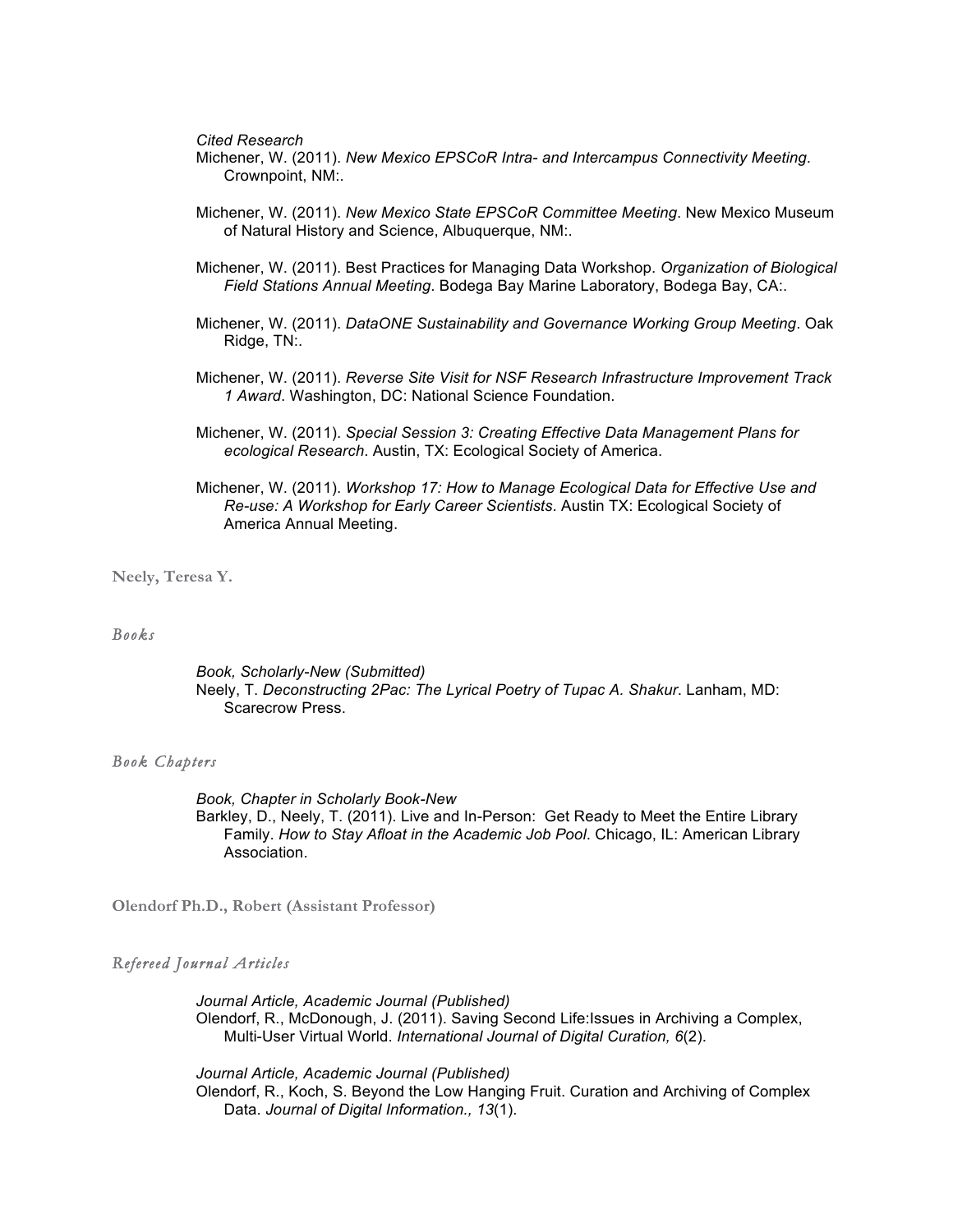*Other Intellectual Contributions*

*Software (Working Paper)* Olendorf, R. *Data Curation Tool*. https://github.com/olendorf/data\_curation

**Quinn, Todd (Assistant Professor)**

#### *Refereed Journal Articles*

*Journal Article, Academic Journal (Published)* Quinn, T., Benedict, K., Dickey, J. (2012). Ligia Grischa: A successful Swiss colony on the Dakota Territory frontier. *Great Plains Quarterly, 32*(4), 247-60. unl.edu/plains/publications/GPQ/gpq.shtml

#### *Journal Article, Academic Journal (Accepted)*

Quinn, T. (in press). Information Literacy of Executive MBA Students: A Comparison Between Their Academics Workplace Information Skills and Knowledge. *To appear in Journal of Business & Finance Librarianship*. tandfonline.com/WBFL

### *Other Intellectual Contributions*

*Magazine/Trade Publication (Published)*

Quinn, T. In Stuart Hales (Ed.), *Branching out and speaking up* (4th ed., vol. 16, pp. 27-28). Alexandria, VA: Information Outlook. sla.org/pubs/serial/io/index.shtml

**Schadl, Suzanne M.** 

#### *Book Chapters*

*Book, Chapter in Scholarly Book-New (Published)*

Jackson, A. S., Comerford, K., Schadl, S., Lubas, R. (2012). Discovering our library's resources: Vendor tools vs. in-house tools. In Mary P. Popp and Diane Dallis (Ed.), *Planning and Implementing Resource Discovery Tools in Academic Libraries* (pp. 338- 350). Information Science Reference.

#### *Refereed Journal Articles*

*Journal Article, Academic Journal (Published)* van Reenen, J., Keating, K., Aguilar, P., Schadl, S. Reference as Outreach: Meeting users where they are. *Journal of Library Administration, 51*(4), 343-358.

#### *Conference Proceedings*

*Conference Proceeding (Published)* Schadl, S., Benaud, C.-L. (2012). Josep Renau's Mexican exile : political and artistic crossings. In Pamela M. Graham (Ed.), *Migrations and connections : Latin America and*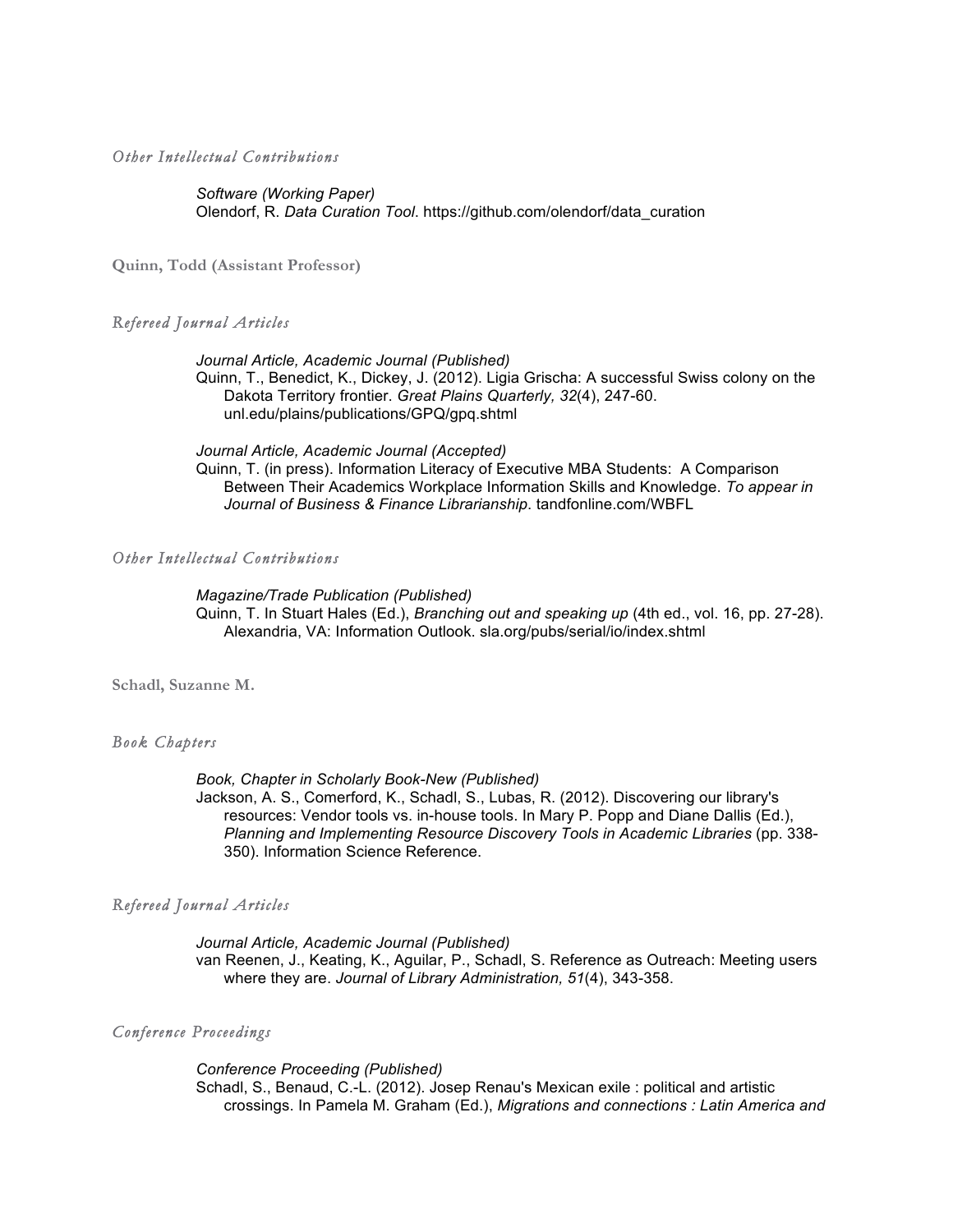*Europe in the Modern World : papers of the Fifty-fourth Annual Meeting of the Seminar on the Acquisition of Latin American Library Materials* (pp. 15 -30). New Orleans, LA: SALALM.

*Conference Proceeding (Submitted)*

Schadl, S., Benaud, C.-L. *ASARO: Claiming Space in Digital Objects and Social Networks*. SALALM.

#### *Other Intellectual Contributions*

#### *Book Review (Published)*

Schadl, S. (2012). *Review Blackness in the White Nation by George Reid Andrews* (3rd ed., vol. 31 , pp. 385-386). Liverpool, United Kingdom: Bulletin of Latin American Research. http://onlinelibrary.wiley.com/doi/10.1111/j.1470-9856.2012.00706.x/pdf

**Shane, Jackie** 

#### *Refereed Journal Articles*

*Journal Article, Academic Journal (Published)* Shane, J. (2012). Positioning your library for passive solar and financial gain. *The Journal of Academic Librarianship, 38*(2), 115-122.

#### *Non-Refereed Journal Articles*

*Journal Article, Professional Journal (Published)* Shane, J. *Cyberskeptic's Guide to Internet Research, 17*(5), 5.

*Journal Article, Professional Journal (Published)* Shane, J. (2012). Knowing Nonprofits: American Association for Public Opinion Research. *Cyberskeptic's Guide to Internet Research, 17*(4), 5.

*Journal Article, Professional Journal (Published)* Shane, J. (2012). Minimum Wage Laws and Rates. *Cyberskeptic's Guide to Internet Research, 17*(3), 5.

*Journal Article, Professional Journal (Published)* Shane, J. (2012). Are trains expensive? *Cuberskeptic's Guide to Internet Research, 17*(2).

*Journal Article, Professional Journal (Published)* Shane, J. (2011). Fishing for Marine Taxa. *Cyberskeptic's Guide to Internet Research, 16*(10), 5.

#### *Other Intellectual Contributions*

#### *(Published)*

Shane, J. (2012). *Minde the Gap: the growing disparity of wealth in the United States* (1st ed., vol. 17, pp. 5). Cuberskeptic's Guide to Internet Research.

*Newsletter (Published)*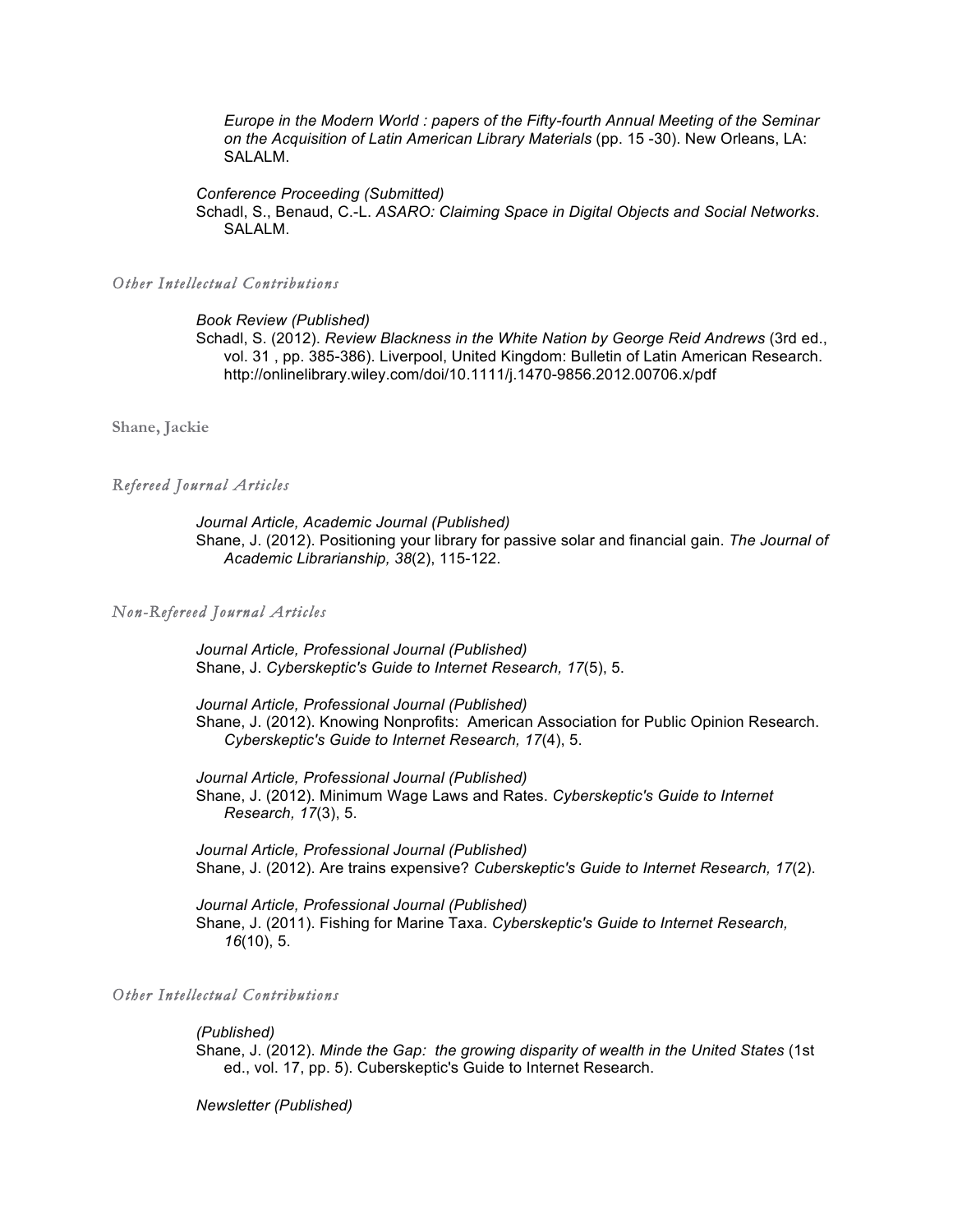Shane, J. (2011). *Trends in Publishing* (9th ed., vol. 16, pp. 5). The Cyberskeptic's Guide to Internet Research.

*Newsletter (Published)*

Shane, J. (2011). *Wildfire Information and Maps* (8th ed., vol. 16, pp. 5). The Cyberskeptic's Guide to Internet Research.

#### *Newsletter (Published)*

Shane, J. (2011). *Visualizing the Whirled: Tsunami Data as Images* (7th ed., vol. 16, pp. 5). The Cyberskeptic's Guide to Internet Research.

**Townsend, Lori (Assistant Professor)**

### *Refereed Journal Articles*

*Journal Article, Academic Journal (Published)* Townsend, L., Brunetti, K., Hofer, A. R. (2011). Threshold concepts and information literacy. *portal: Libraries and the Academy, 11*(3), 853-869. http://muse.jhu.edu/login?auth=0&type=summary&url=/journals/portal\_libraries\_and\_the\_ academy/v011/11.3.townsend.html

**van Reenen, Johannes A.** 

#### *Book Chapters*

#### *Book, Chapter in Scholarly Book-New (Accepted)*

van Reenen, J., Comerford, K. (in press). Research Centers, Collaborative Data Initiatives and Centers of Excellence: Extending and Applying Interdisciplinary Research and the Role of the Library. In Daniel Mack, Craig Gibson (Ed.), *Interdisciplinarity and Academic Libraries*. Chicago, IL: Association of College and Resource Libraries. http://www.ala.org/acrl/publications

#### *Refereed Journal Articles*

*Journal Article, Academic Journal (Published)* van Reenen, J. If it's not digital it does not exist: the future of science and technology collection development. *Against the Grain, 18*(4), 22, 24, 26, 28.

*Journal Article, Academic Journal (Published)*

van Reenen, J. Open Access and Connectedness: stimulating unexpected innovation through the use of institutional open archives. *Ciência da Informação, 35*(2), 17-22. www.ibict.br/cienciadainformacao/viewarticle.php?id=924

*Journal Article, Academic Journal (Published)* van Reenen, J., Keating, K., Aguilar, P., Schadl, S. Reference as Outreach: Meeting users where they are. *Journal of Library Administration, 51*(4), 343-358.

*Non-Refereed Journal Articles*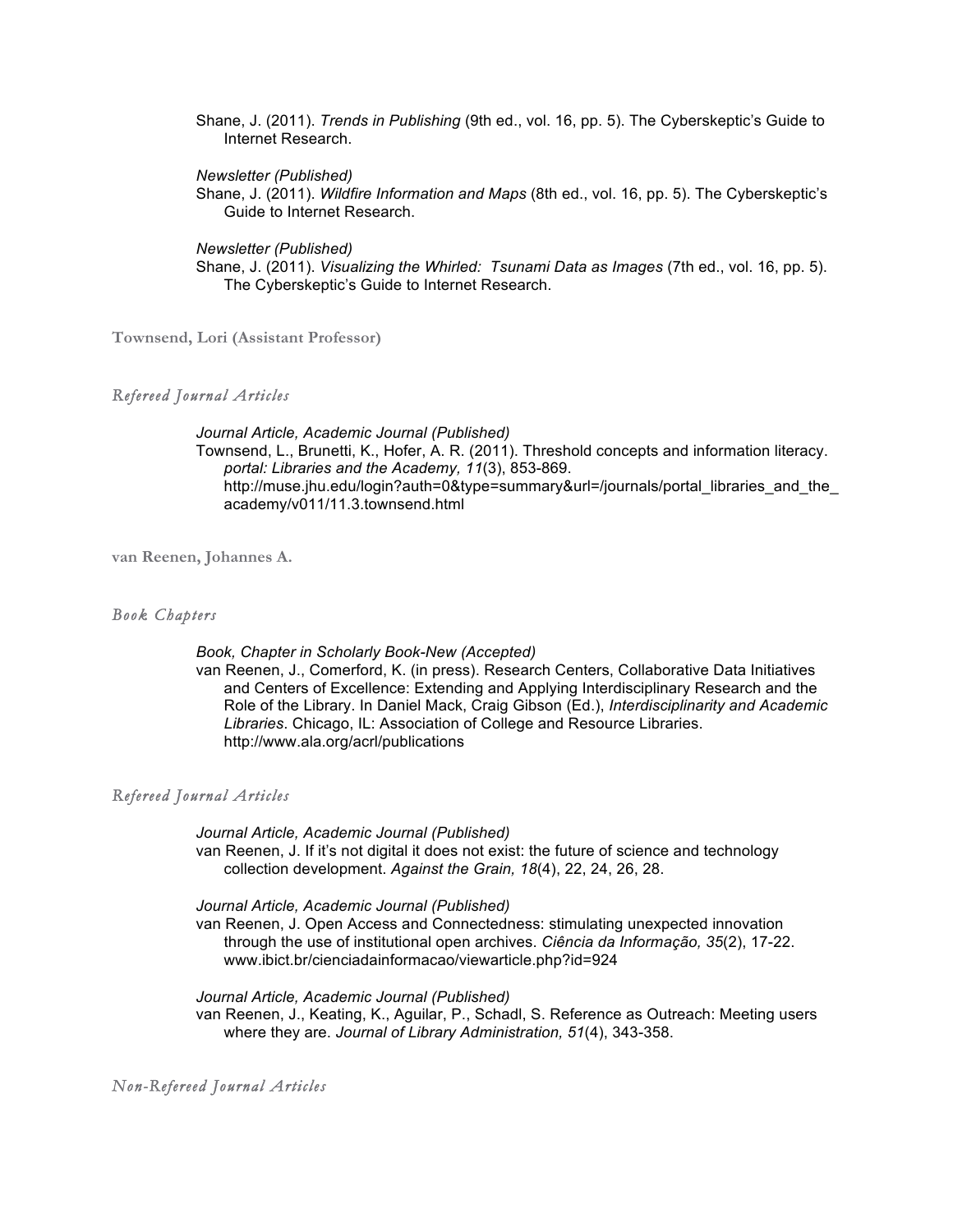*Journal Article, Academic Journal (Published)*

Bedard, M., Hendrickson, D. S., Lubas, R., van Reenen, J. (2012). Library Information Technology Collaborations at the University of New Mexico. *Journal of Library Administration, 52*(2), 203-216.

#### *Conference Proceedings*

#### *Conference Proceeding (Published)*

van Reenen, J., Jerez Morales, H., Jordan, R. Distributed learning objects and metadata harvesting implementation on the Chips n Salsa project. *28th Annual MAES International Symposium Proceedings, October 23-27, 2002.*. repository.lanl.gov/retrieve/84/maes.pdf

#### *Conference Proceeding (Published)*

van Reenen, J., Veni, G., Northup, D. E., Boston, P., Chavez, T., Brinkmann, R., Vascher, H. L., Klimchouk, A. Enhancing communication and knowledge discovery among KARST scientists; the role of the Karst Information Portal (KIP). *Proceedings of the Geological Society of America (GSA) Annual Meetings 2007* (6th ed., vol. 39, pp. 231-11). Geological Society of America.

gsa.confex.com/gsa/2007AM/finalprogram/abstract\_132372.htm

#### *Conference Proceeding (Published)*

van Reenen, J., Northup, D. E., Marks Colins, L., Snider, J. R., Powell, J. E., Martinez, M. L. B., Baker, M. A., Crowley, C., Freels-Stendel, B., Hathway, J. IDEC: An imagery data extraction collaborative and education tool for cave and karst. In W.B.White (Ed.), *Proceedings of the 15th International Congress of Speleology, July 19-26, 2009* (Part 2 ed., vol. 2). Kerrville, TX: International Congress of Speleology. www.caveslime.org/pubs/NorthupICSMicrobCons2009.pdf

#### *Conference Proceeding (Published)*

van Reenen, J., Northup, D. E., Martinez, M. L. B., Powell, J. E., Marks Collins, L. Imagery Data Mining: The IDEC Experiment. *eScience '08 proceedings. IEEE Fourth International Conference on eScience. 2008*. IEEE.

#### *Conference Proceeding (Published)*

van Reenen, J., Bedard, M. The e-research center: transforming a traditional science library. *Proceedings of the International Association of Scientific and Technological University Libraries, 31st Annual Conference. June 20-24, 2010*. West Lafayette, Indiana: Purdue University. http://docs.lib.purdue.edu/cgi/viewcontent.cgi?article=1005&context=iatul2010

#### *Conference Proceeding (Published)*

van Reenen, J., Marks Collins, L., Martinez, M. L. B., Northup, D. E., Baker, M. A., Crowley, C., Freels-Stendel, B., Park, J. C. The Karst Collaborative Workspace for Analyzing and Annotating Scientific Datasets. *Lecture Notes in Computer Science, Proceedings of Human-Computer Interaction International 2007 (HCII 2007). Beijing, People's Republic of China*. Beijing: Springer.

#### *Conference Proceeding (Published)*

van Reenen, J., Jerez Morales, H., Jordan, R., Abdallah, C. T., Jacquenot, G., Vargas, D. Web-based enabling of education and research in ISTEC: The ChipsnSalsa Portal. *Proceedings of the International Conference on Engineering Education, August 18-21, 2002. Manchester, UK. Section on: Innovative Web-Based Teaching Strategies and Tools.*. International Conference on Engineering Education. nich.dgtu.donetsk.ua/konf/konf7/o030.pdf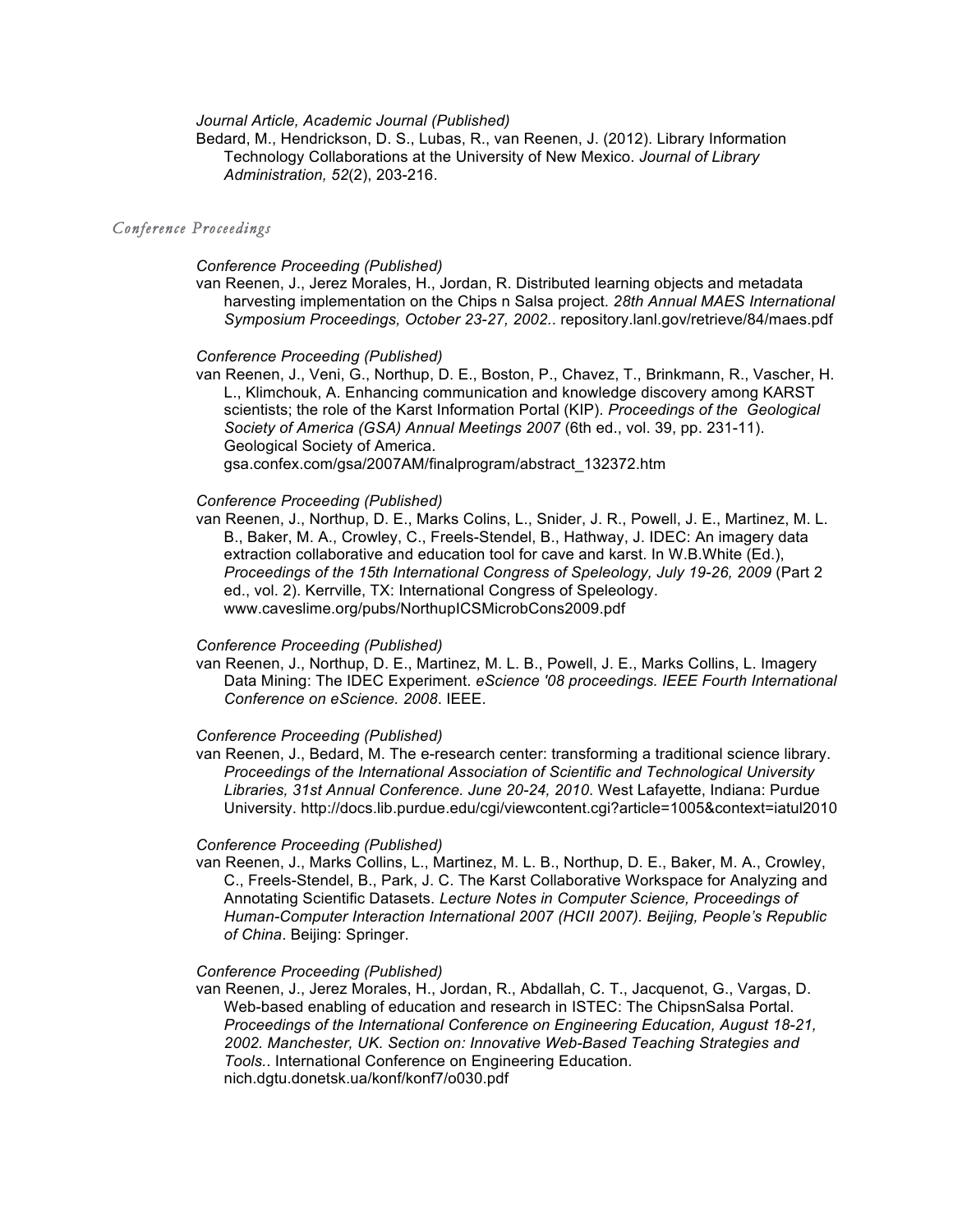*Other Intellectual Contributions*

*Technical Report (Published)*

van Reenen, J., Blake, M. E., Lebrun, C. E., Northup, D. E. *Adapting digital libraries to emerging research trends: a white paper. Emerging Research Summit. Alliance for Information Science and Technology Innovation, Santa Fe, NM, January 2008*. Santa Fe, NM: Alliance for Information Science and Technology Innovation. aisti.org/home/files/ERSWhitePaper.pdf

**Wilkinson, Frances C. (Full Professor)**

## *Non-Refereed Journal Articles*

*Journal Article, Academic Journal (Published)* Bordeianu, S., Wilkinson, F. Merging the Acquisitons and Serials Departments at the University of New Mexico. *Library Acquisitions Practice & Theory, 22*(3), 259-270.